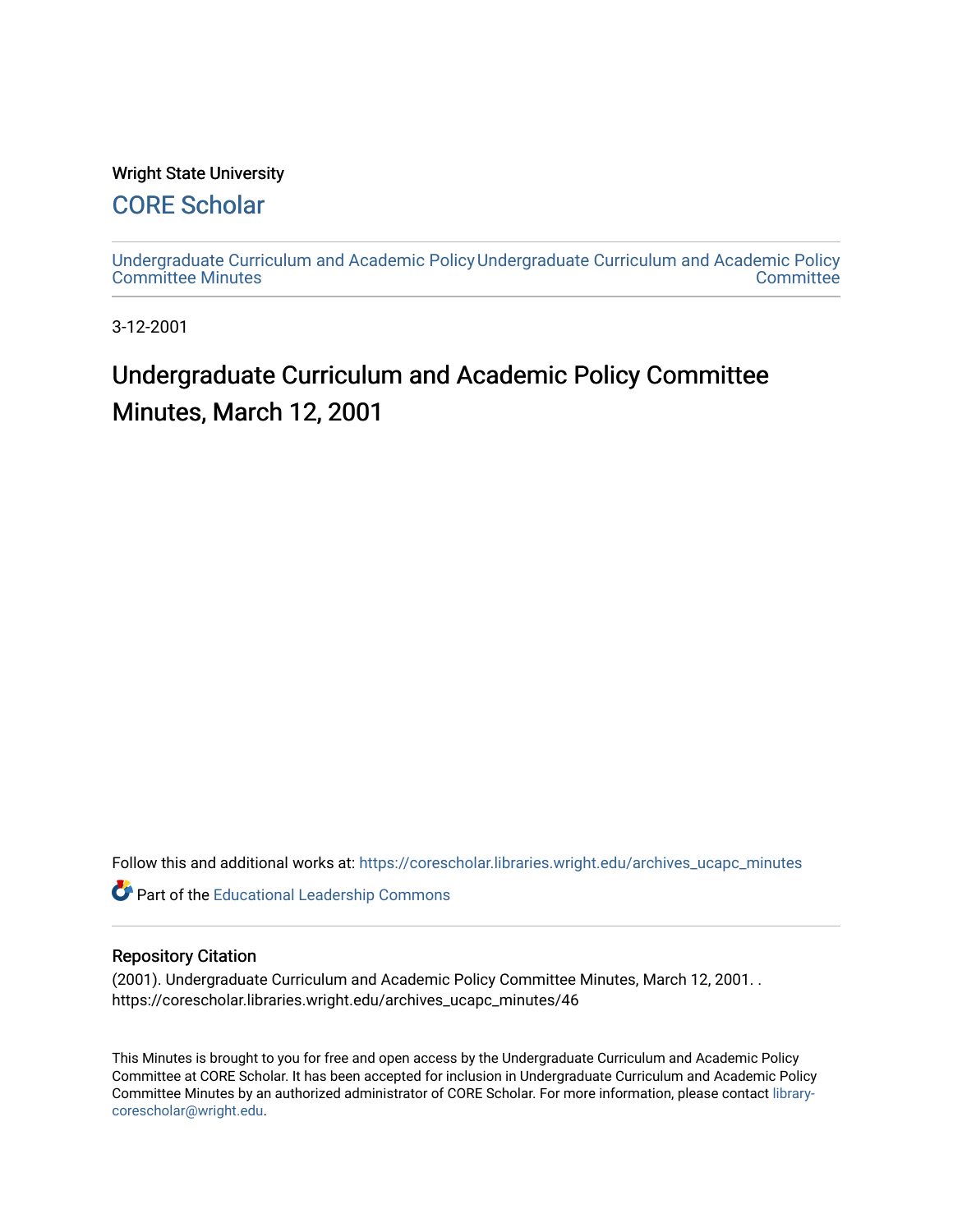# **Minutes of March 12, 2001 Meeting**

**Present:** Jeanne Fraker, Janice Gabbert, Joe Law, Jan Maxwell, Richard Mercer, Tom Sav, Mark Sirkin, Tim Wood, (Mindy Young, Lake Campus, comments on UCAPC business transmitted prior to meeting) .

**Approved Minutes** of February 19 UCAPC Meeting

#### **Unfinished Business**

#### **Process, Procedures, and Guidelines for New Undergraduate Programs**

The committee's single item of business concerned its continuing work on integrating the Ohio Board of Regents procedures and guidelines for reviewing and approving new major degree programs into the WSU internal curriculum review and approval processes. Presently, our internal requirements do not substitute for the OBR requirements. As a result, departments, colleges, or schools initiating new programs are burdened with following two different review and approval paths with different requirements. That unnecessarily inhibits timely implementation of new programs.

Therefore, working in conjunction with the Associate Provost, the UCAPC has drafted a revision of the policies, procedures, and guidelines for proposing new major programs. The revision is intended to correct the above problems and accelerate the review and approval process. At the same time, the UCAPC took the opportunity to revise the policies, procedures, and guidelines for proposing new minor programs and new certificate programs, as well as the same for proposing changes to existing programs. Some of these latter changes are merely updating language to reflect faculty governance changes (e.g., from Academic Council to Faculty Senate). Yet, some changes involve suggested formats for submitting proposals, etc.

The UCAPC hopes to finalize the proposed changes at its April meeting and forward these to the Faculty Senate for consideration. The complete DRAFT of currently proposed changes is available for review at:

[http://www.wright.edu/ucapc/newguide/process.htm](#page-2-0)

For comparison, the present procedures and guidelines are available for review at the site that the committee made available earlier this year:

[http://www.wright.edu/ucapc/process/process.htm](#page-21-0)

## **[UCAPC HOME](http://www.wright.edu/ucapc/index.htm)**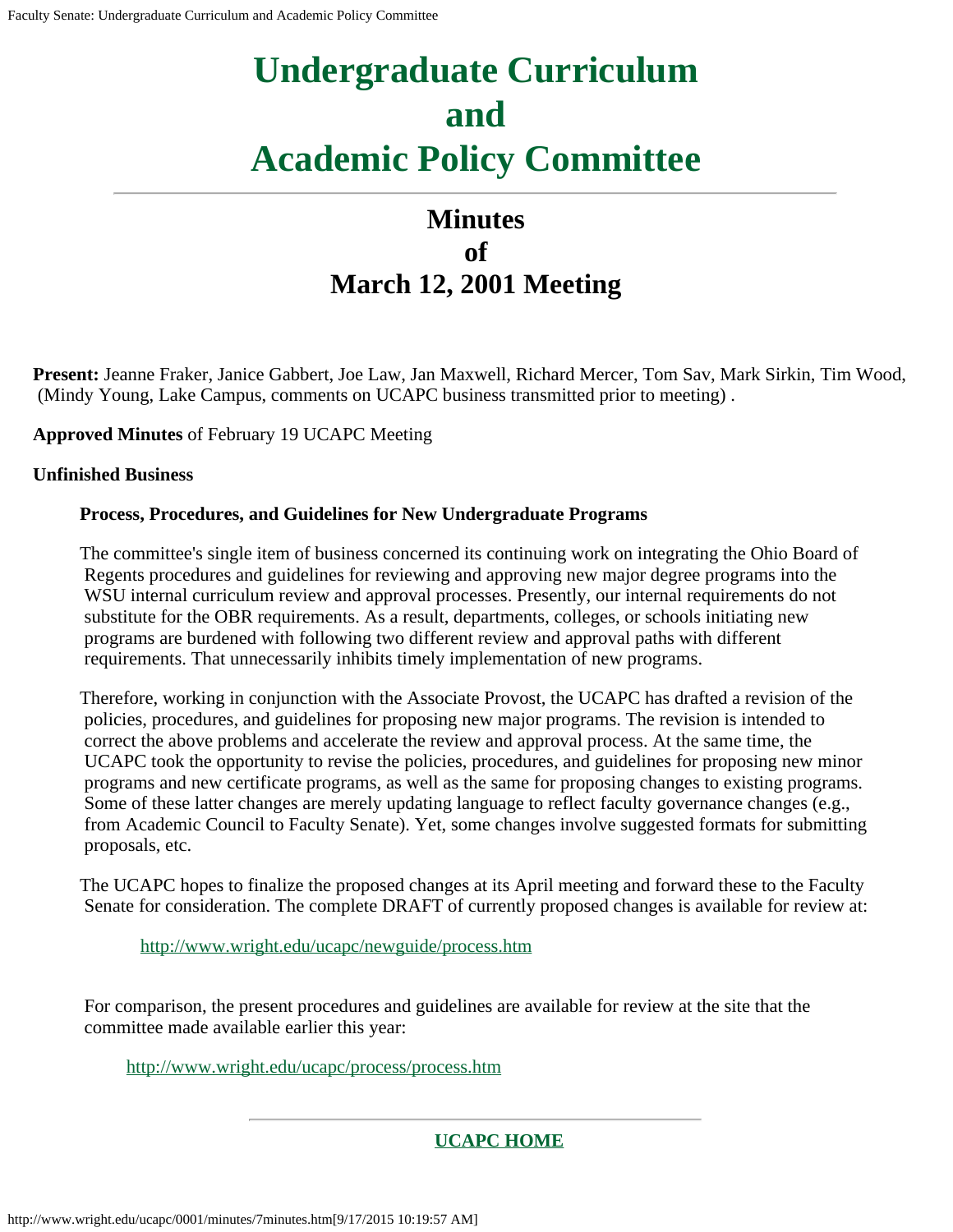# <span id="page-2-0"></span>**Guidelines, Processes, and Procedures For Proposing New Programs and Changing Existing Programs**

**Available to View as a Web Document or as a PDF File (requires Acrobat Reader). For printing copies, PDF may be preferred.**

> **Distance [Education Programs](http://www.wright.edu/ucapc/newguide/distance.htm) (Also Available [toView and Print](http://www.wright.edu/ucapc/newguide/distance.pdf) as a PDF File)**

> **[New Major Programs](http://www.wright.edu/ucapc/newguide/major.htm) [\(Also Available toView](http://www.wright.edu/ucapc/newguide/major.pdf) and Print as a PDF File)**

**[New Minor Programs](http://www.wright.edu/ucapc/newguide/minor.htm) [\(Also Available to View](http://www.wright.edu/ucapc/newguide/minor.pdf) and Print as a PDF File)**

**[New Certificate](http://www.wright.edu/ucapc/newguide/certific.htm) Programs (Also Available to View and [Print as a PDF File\)](http://www.wright.edu/ucapc/newguide/certific.pdf)**

**Changes in [Existing Programs](http://www.wright.edu/ucapc/newguide/changes.htm) (Also Available to View and [Print as a PDF File\)](http://www.wright.edu/ucapc/newguide/changes.pdf)**

#### **Overview Flowchart of All Review Processes**

**(also contained in the above as applicable to specific processes) Available Only to View and [Print as a PDF File](http://www.wright.edu/ucapc/newguide/chartall.pdf)**

**Approved: Undergraduate Curriculum and Academic Policy Committee, April, 19, 2001 Faculty Senate, May 7, 2001 General Faculty, May 8, 2001**

**Revised: Undergraduate Curriculum and Academic Policy Committee, January 18, 2005 Faculty Senate, March 7, 2005**

#### **[UCAPC HOME](http://www.wright.edu/ucapc/index.htm)**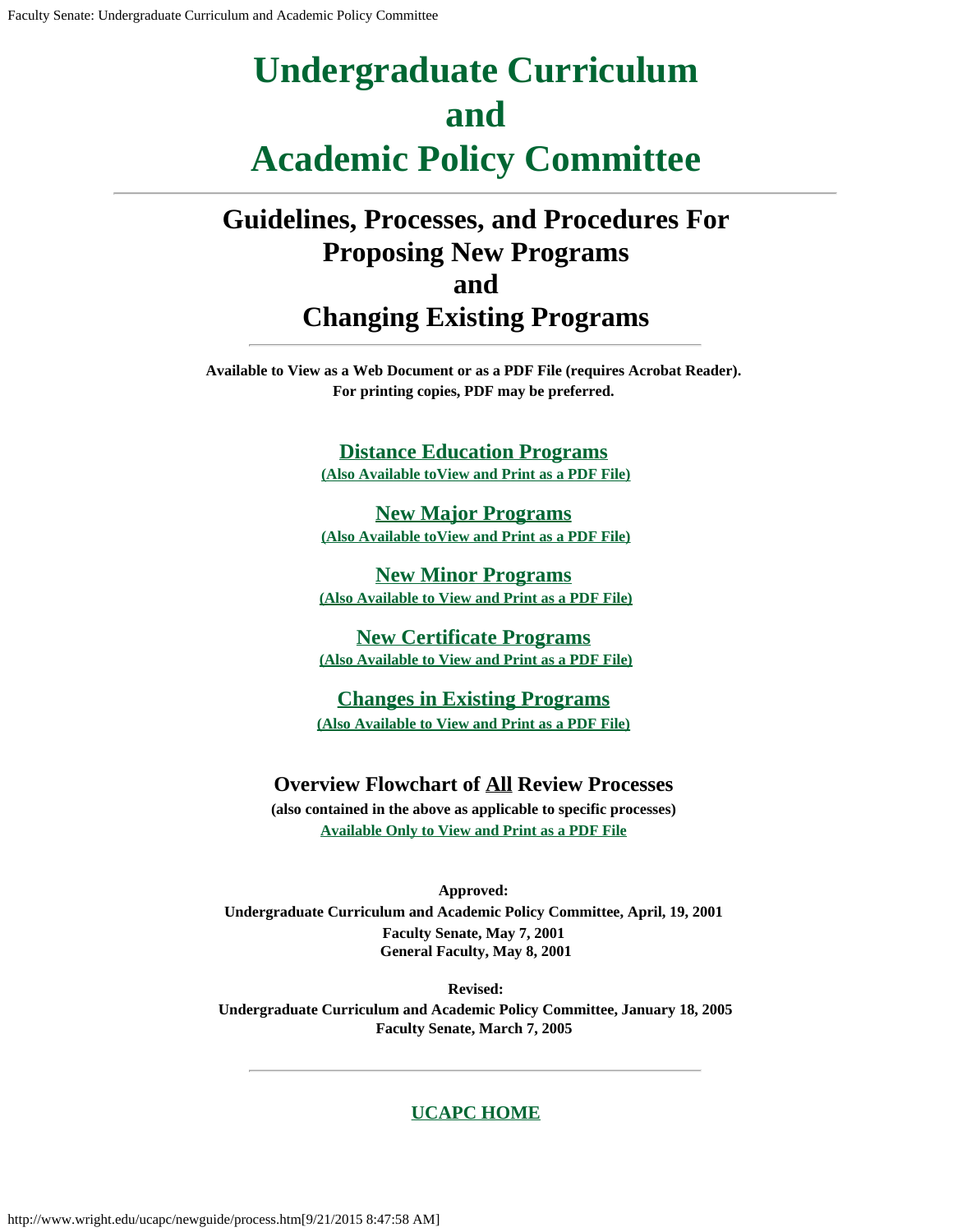# **Procedures and Guidelines for Distance Education Programs**

## **Distance Education Programs**

In order for a major, minor, or certificate program at Wright State University (WSU) to be officially designated and offered through distance delivery methods, including but not limited to electronically offered or on-line programs, it must first be reviewed and approved by the appropriate college or school curriculum committee, the college or school faculty if required by that unit, the University Undergraduate Curriculum and Academic Policy Committee (UCAPC), and the Faculty Senate. Major programs and certificate programs must then be approved by the Higher Learning Commission of the North Central Association of Colleges and Schools (NCA). If the program is being proposed as a new major program, approval must be obtained from the WSU Board of Trustees and the Ohio Board of Regents prior to submission to the NCA..

Distance education programs as defined herein are governed by the agreement of the regional accrediting associations:

**Distance education** is defined, for the purposes of accreditation review, as a formal educational process in which the majority of the instruction occurs when student and instructor are not in the same place. Instruction may be synchronous or asynchronous. Distance education may employ correspondence study, or audio, video, or computer technologies.

The definition and additional guidelines adopted by regional accrediting associations of the Higher Learning Commission are available as follows:

#### *Guidelines for Distance Education*

In proposing to offer distance education programs, departments and colleges or schools are to ensure that the expectations in the *Guidelines for Distance Education* are met.

## **Procedures and Guidelines for Preparing Distance Education Program Proposals**

All distance education program proposals, whether they involve the creation of new academic programs or involve an existing academic program, must be submitted to UCAPC for review and approval and subsequently by UCAPC to the Faculty Senate based on the criteria established by the NCA's *Seeking Approval of Proposed Changes: Documentation to Support a Change Request* and contained in the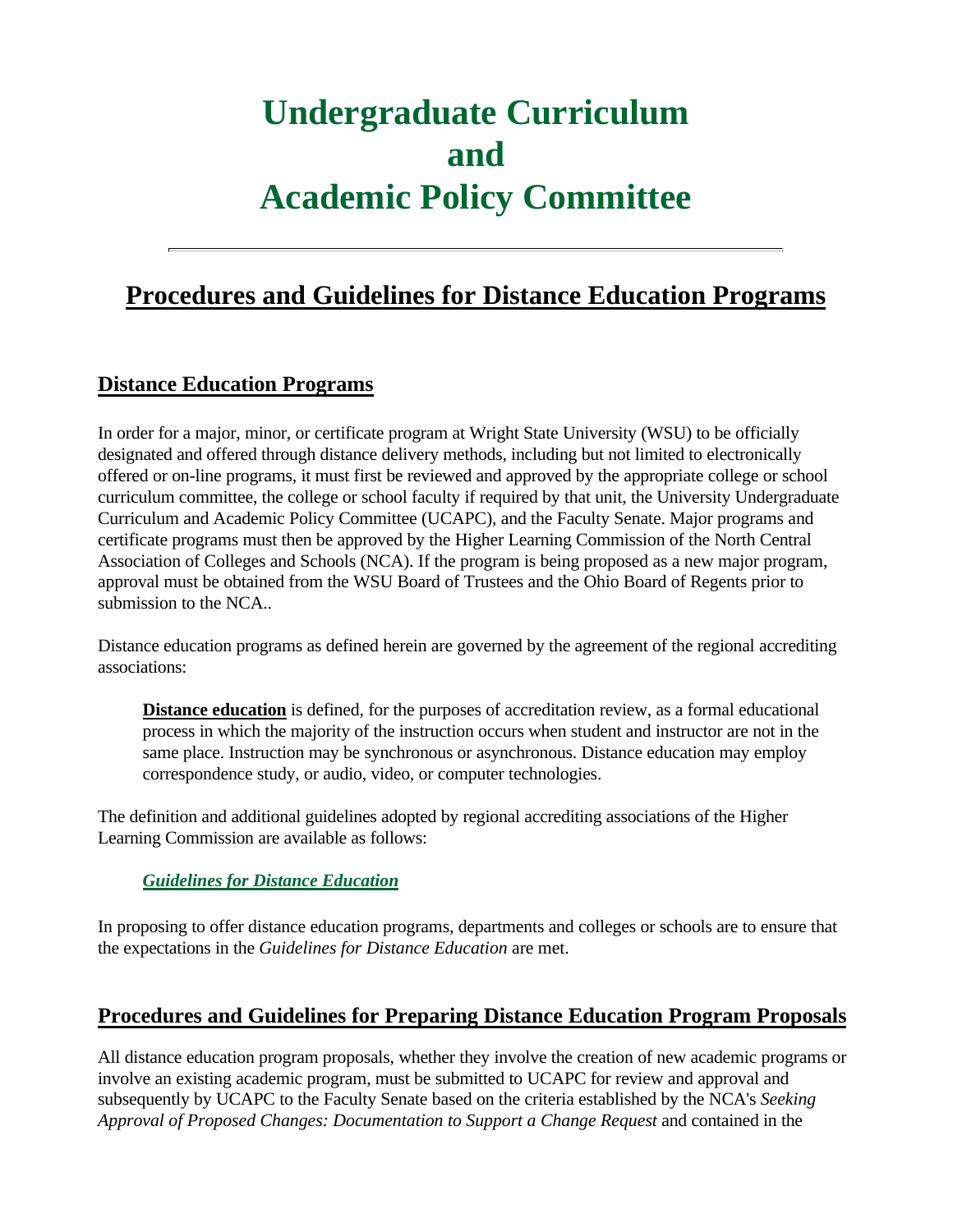following:

#### *Documentation for Approval of Distance Learning Programs*

An original and nineteen copies of the *Documentation* are to be submitted through the dean's office of the department's college or school to UCAPC. At the same time, the dean's office should provide copies to all other deans of colleges and schools to be made available for additional review by curriculum committees, departments, and faculty and to the Office of the Provost, and other university offices as deemed necessary by the Office of the Provost and the Council of Deans.

Once the program has received approval through the WSU process and, when required, the WSU Board of Trustees and the Ohio Board of Regents, the Office of the Provost will submit the proposal for review to the NCA.

# **Additional Procedures and Guidelines Required by WSU Faculty Governance Policies**

Depending on the nature of the proposal, it may be necessary to submit *additional* **documentation** following WSU policies and procedures.

When the distance education program being proposed is a new major program, a new minor program, or a new certificate program, it is required that, in addition to the above *Documentation*, the appropriate WSU policies and procedures be followed for creating new programs:

#### **New Major Programs**

**as website: Procedures and Guidelines for Preparing Major Programs as PDF file: Procedures and Guidelines for Preparing Major Programs**

**New Minor Programs as website: Procedures and Guidelines for Preparing Minor Programs as PDF file: Procedures and Guidelines for Preparing Minor Programs**

**New Certificate Programs**

**as website: Procedures and Guidelines for Preparing Certificate Programs as PDF file: Procedures and Guidelines for Preparing Certificate Program**s

When the distance education program being proposed involves an existing WSU approved major, minor, or certificate program but also carries with it changes in that program including changes in admission, program and graduation requirements, or changes in the program of courses as would typically be listed in the undergraduate catalog, namely, the specific listing of course requirements and options and corresponding numbers of credit hours, it is required that, in addition to the above *Documentation*, the WSU policies and procedures be followed for changes in existing programs:

**as website: Procedures and Guidelines for Preparing Changes in Existing Programs as PDF file: Procedures and Guidelines for Preparing Changes in Existing Programs**

# **Best Practices for Electronically Offered Programs**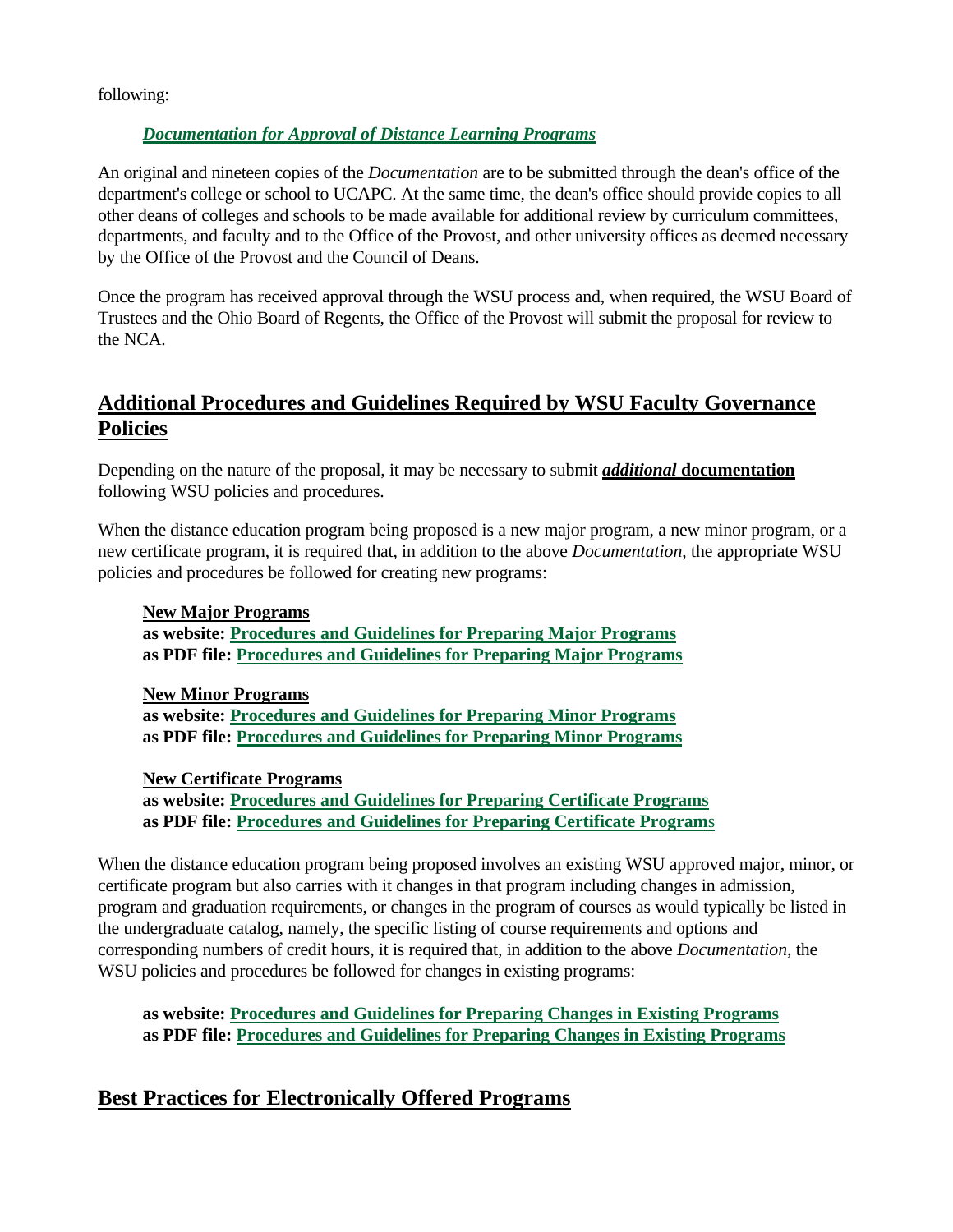To assist institutions in implementing and maintaining electronically offered programs, the eight regional accrediting commissions have developed and published *Best Practices For Electronically Offered Degree and Certificate Programs*. In developing, implementing, maintaining, and assessing distance learning programs, departments and colleges and schools should follow those practices available as follows:

#### *Best Practices For Electronically Offered Degree and Certificate Programs*

A flowchart of the curriculum and academic policy review process for distance education programs is contained in the following PDF file:

#### **Flowchart for Review and Approval of Distance Education Programs**

Approved:

Undergraduate Curriculum and Academic Policy Committee, January 18, 2005 Faculty Senate, March 7, 2005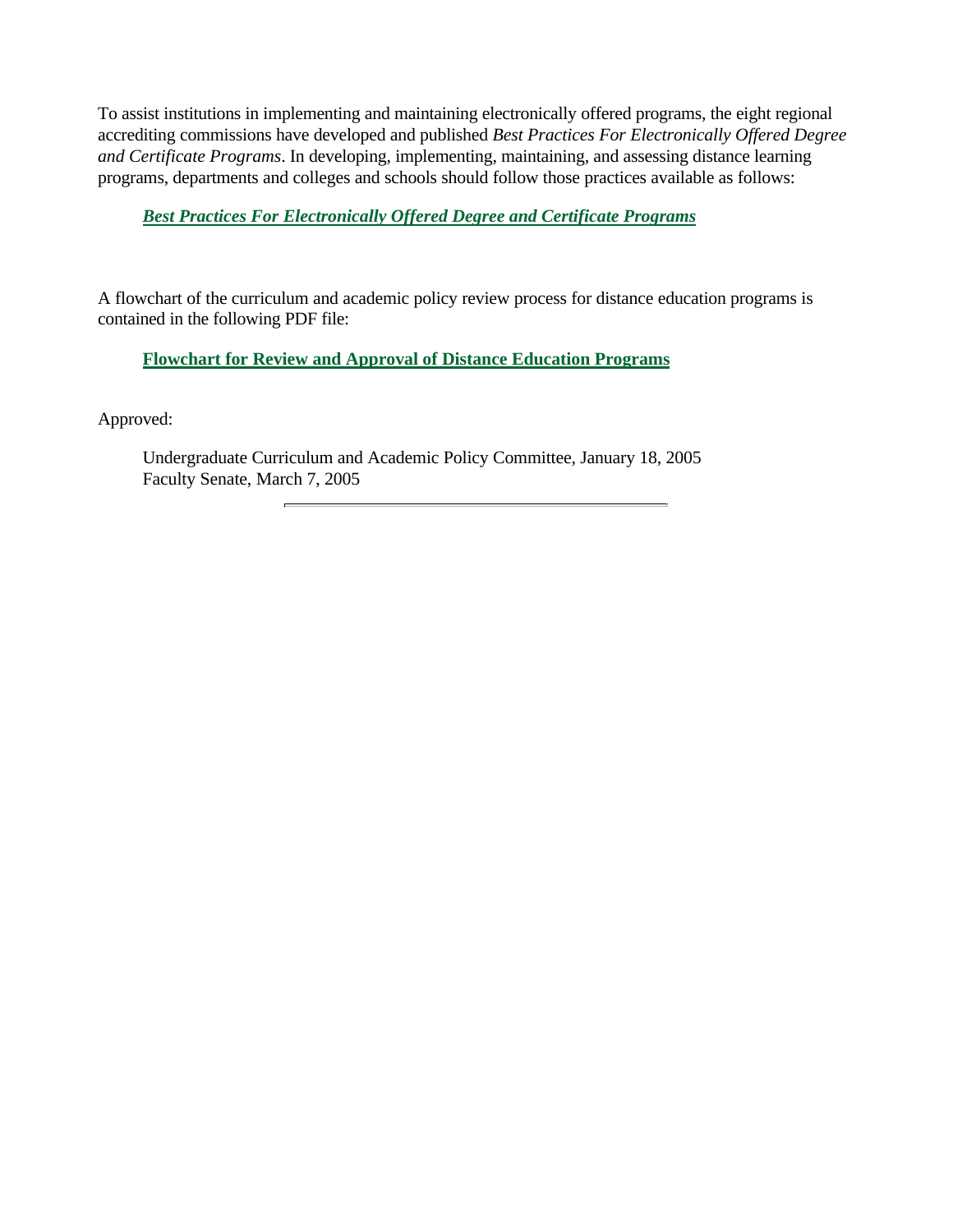# **Procedures and Guidelines for Preparing Major Programs**

# **Major Programs**

An officially designated major program at Wright State University is a structured and coherent primary concentration of study. It allows undergraduates to develop a specialized, in-depth field of study as part of their educational experience at the University. A major program may provide in-depth disciplinary study as part of a balanced bachelor's program, preparation for graduate study, or pre-professional, professional, or job-oriented training. All undergraduates must complete the requirements for one major program in order to earn a bachelor's degree from the University.

Majors are designed by academic departments or program units. Most major programs will lay out a single, prescribed course of study. Departments, however may choose to offer a major program that tracks students into optional concentrations. Some departments may offer more than one major; however, each major must bear the name of a recognized field within the discipline. Interdisciplinary majors can be co-sponsored by two or more departments or units. Although, needs of individual programs vary considerably, the number of hours required in a major program should not fall below one fourth or exceed one half of the hours required for graduation. Some professional programs may be an exception to this guideline.

A formal proposal for a new major program must be reviewed and approved by the appropriate college or school curriculum committee, the college or school faculty if required by that unit, the University Undergraduate Curriculum and Academic Policy Committee, the Faculty Senate, the Board of Trustees, and the Ohio Board of Regents.

Upon approval, each major program will be assigned a number by the registrar, and students who have completed the requirements for a major will have that noted on their transcripts. The major program is administered by the designing department or unit, which is responsible for formal admission, tracking, and final degree certification.

## **Procedures and Guidelines for Preparing Major Program Proposals**

Proposals for new major programs ultimately must be submitted to the Ohio Board of Regents (OBR) for review and approval. Rule 3333-1-05 of the Ohio Administrative Code establishes the policies, procedures, and guidelines for preparing proposals to be approved by the OBR. In order to provide consistency between the WSU internal preparation, review, and approval of proposals and the OBR guidelines, all proposals submitted to the University Undergraduate Curriculum and Academic Policy Committee should adhere to the Rule 3333-1-05 procedures and guidelines.

Major program proposals are reviewed in two stages, each approved first through the WSU process and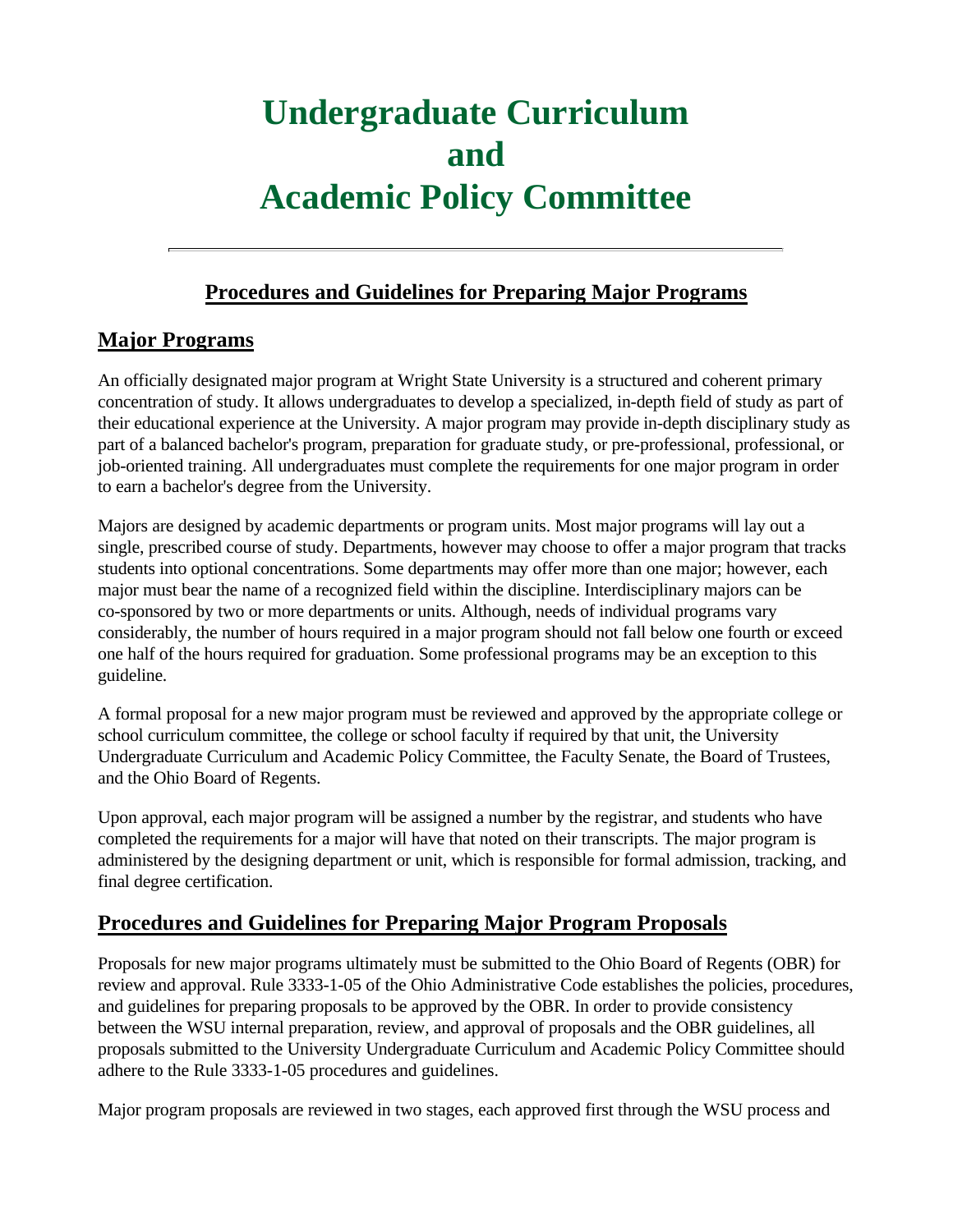then by the OBR:

1. **Advanced Notice**. Initiating a new program requires the submission of a "Preliminary Prospectus" following the guidelines in Rule 3333-1-05 Appendix A. The "Preliminary Prospectus" is reviewed and approved through the WSU curriculum process before it is forwarded to the OBR. In certain cases, the submission of a "Preliminary Prospectus" may not be required by the OBR and, therefore, not required for the WSU review process. Prior to developing and submitting a proposal through the WSU process, departments, colleges, or schools should consult the Office of the Provost to determine whether it is advisable to develop and submit a "Preliminary Prospectus" or move directly to a "Formal Application." [Note: The "Formal Application" can be submitted for WSU curriculum review before notification of the OBR's actions.]

2. **Formal Application**. Upon notification following OBR's review of the "Preliminary Prospectus" or upon advice from the Office of the Provost to forgo the "Preliminary Prospectus," a formal proposal is to be submitted through the WSU curriculum review and approval process before it is submitted to the OBR . The proposal should follow the guidelines in the OBR's Rule 3333-1-05 Appendix B , Appendix C, and Appendix D. The WSU Office of Budget Planning & Resource Analysis has primary responsibility for working with departments and program units in completing Appendix D Financial Statement For New Degree Proposal and should be consulted accordingly.

Guidelines, Appendices, and OBR policies and procedures, are contained in the following (requires Adobe Acrobat Reader) or copies may be obtained from the Office of the Provost:

#### **Rule 3333-01-05 Policies and Procedures for Review and Approval of New Degrees and New Degree Programs Other Than Graduate Degrees and Associate Degrees**

**Note**: For Associate Degree Programs at the Lake Campus refer to and substitute Rule 3333-1-04. For Off-Campus Programs refer to and substitute Rule 3333-1-08. Copies of these may be obtained from the Office of the Provost.

## **Distance Education Programs**

If the proposed program is to be offered through distance delivery methods as defined in the following procedures and guidelines, then it is required that additional documentation be submitted and requirements be adhered to as specified in:

#### **Procedures and Guidelines for Distance Education Programs**

When new courses or the modifications of existing courses are being proposed in conjunction with the program, the appropriate course inventory (Course Inventory Request Form) and course modification (Course Modification Request Form) requests and supporting documentation are required for the WSU review process and should be submitted along with the proposal (these forms are not required for the OBR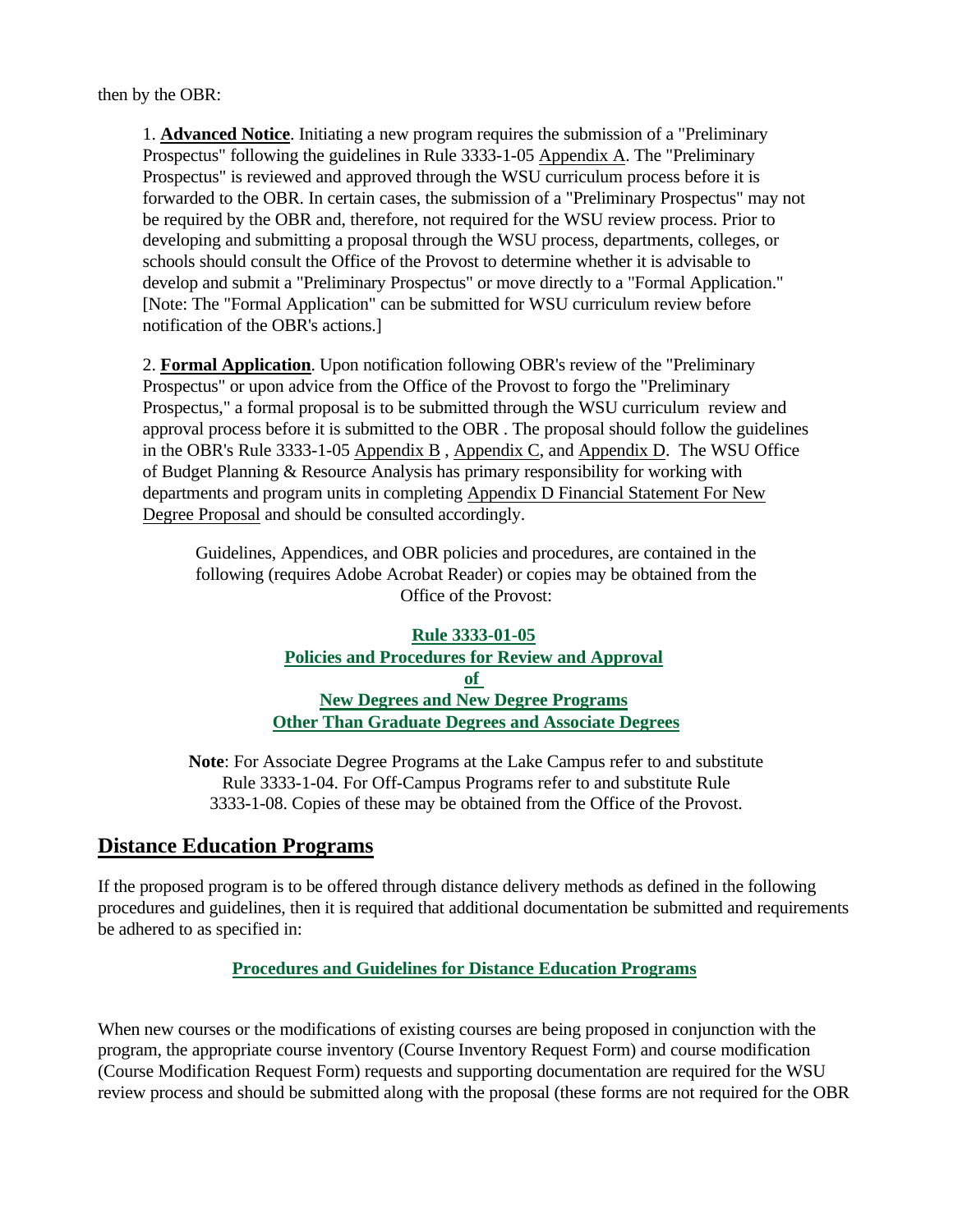process).

Proposals should be reviewed by all departments and program units that may be affected by the proposed program because of similar courses or course content, because of shared student clientele, or because the program of study, including course prerequisites, requirements, or electives carries scheduling or faculty and other resource implications.. Providing supporting letters or signed forms from potentially affected departments will facilitate the review. Therefore, for purposes of the WSU curriculum review and approval process, these documents should be submitted along with the proposal.

Proposals should assess needs pertaining to computer and library resources. In addressing the impact of those needs, the Director of Computing & Telecommunications Services and the University Librarian should be consulted, respectively. The results of this review should be included in the program proposal.

An original and nineteen copies of the proposal, Course Inventory and Course Modification Requests, and supporting letters or forms from potentially affected departments or program units should be submitted through the dean's office of the department's college or school to the Undergraduate Curriculum and Academic Policy Committee. At the same time, the dean's office should provide copies to all other deans of colleges and schools to be made available for additional review by curriculum committees, departments, and faculty and to the Office of the Provost, and other university offices as deemed necessary by the Office of the Provost and the Council of Deans.

A flowchart of the curriculum and academic policy review process for new major programs is contained in the following (requires Adobe Acrobat Reader):

#### **Flowchart for Curriculum and Academic Policy Review Process: New Major Programs**

Approved:

Undergraduate Curriculum and Academic Policy Committee, April 19, 2001 Faculty Senate, May 7, 2001 General Faculty, May 8, 2001

Revised:

Undergraduate Curriculum and Academic Policy Committee, January 18, 2005 Faculty Senate, March 7, 2005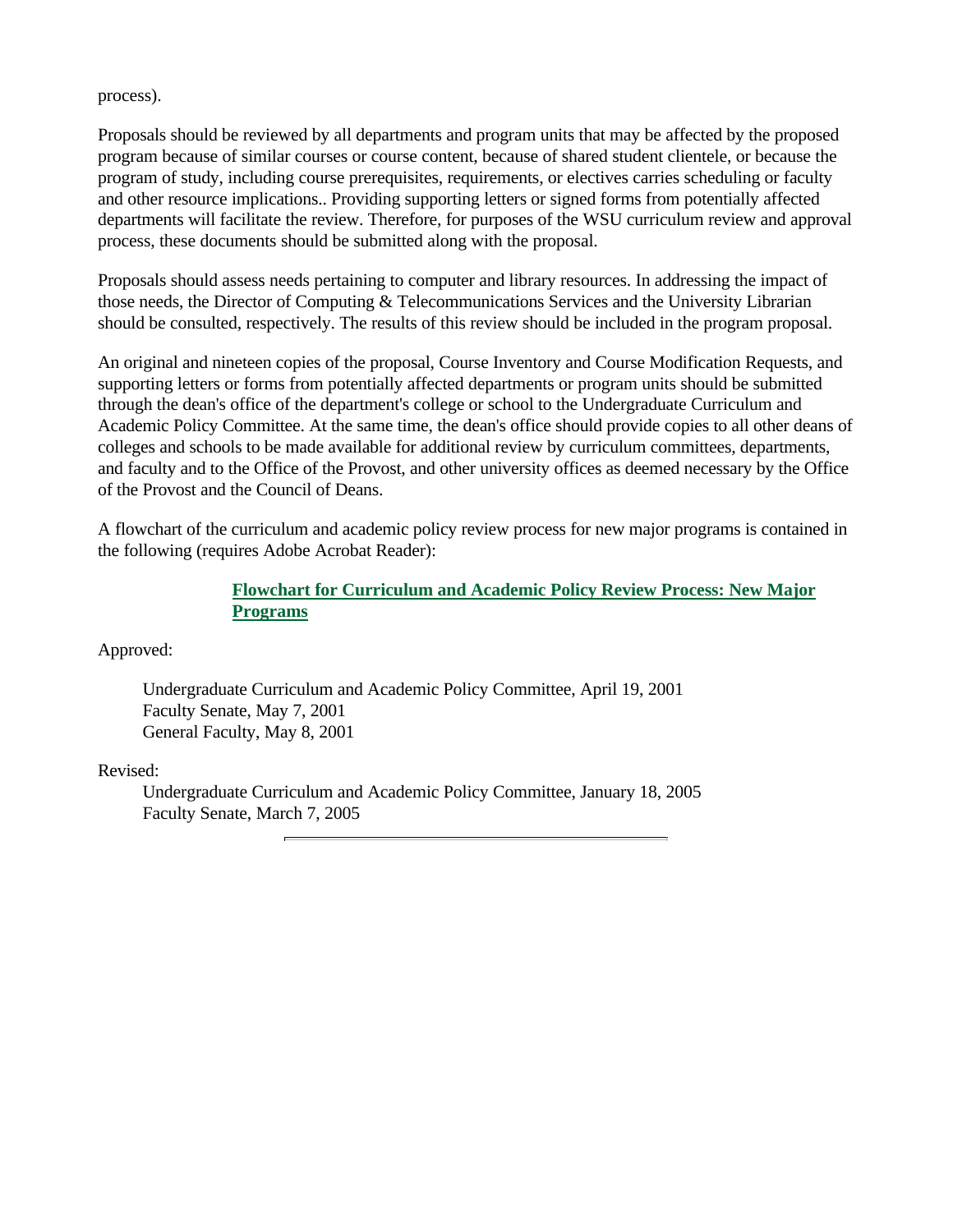## **Procedures and Guidelines for Preparing Minor Programs**

## **Minor Programs**

An officially designated minor program at Wright State University is a structured and coherent secondary concentration of study. It is intended to allow undergraduates the option of presenting a second field of specialization in addition to a major as part of their permanent record at the University.

Minor programs are designed by academic departments or program units. Any department or unit offering a major may offer a minor. A department or unit may establish one or more minors; a minor program will bear the unit name or the name of a recognized field within the discipline.

A formal proposal for a new minor program must be reviewed and approved by the appropriate college or school curriculum committee, the college or school faculty if required by that unit, the University Undergraduate Curriculum and Academic Policy Committee, and the Faculty Senate.

Upon approval, each minor program will be assigned a number by the registrar, and students who have completed the requirements for a minor will have that noted on their transcripts. Students may not major and minor in the same designated field.

The minor program is administered by the designing department or unit, which is responsible for formal admission, tracking, and final degree certification.

Minors will not be recognized or posted on the permanent record until the degree is conferred. The Degree Certification Form should be used to notify the Registrar's Office to post the minor and confer the degree.

# **Procedures and Guidelines for Preparing Minor Program Proposals**

The requirements for minor programs may vary considerably across departments or program units. In order to ensure consistency from program to program, those preparing and approving proposals for a new program should observe the following format and guidelines:

I. Title of Program and college or school and department responsible for administering the program.

II. Objectives. Proposals should provide a clear statement of the objectives of the program.

III.. Description. Proposals should include an undergraduate catalog description.

IV. Admission Requirements. Proposals should clearly indicate requirements for admission to the program, including, for example, prior admission to a major, credit hours completed, GPA,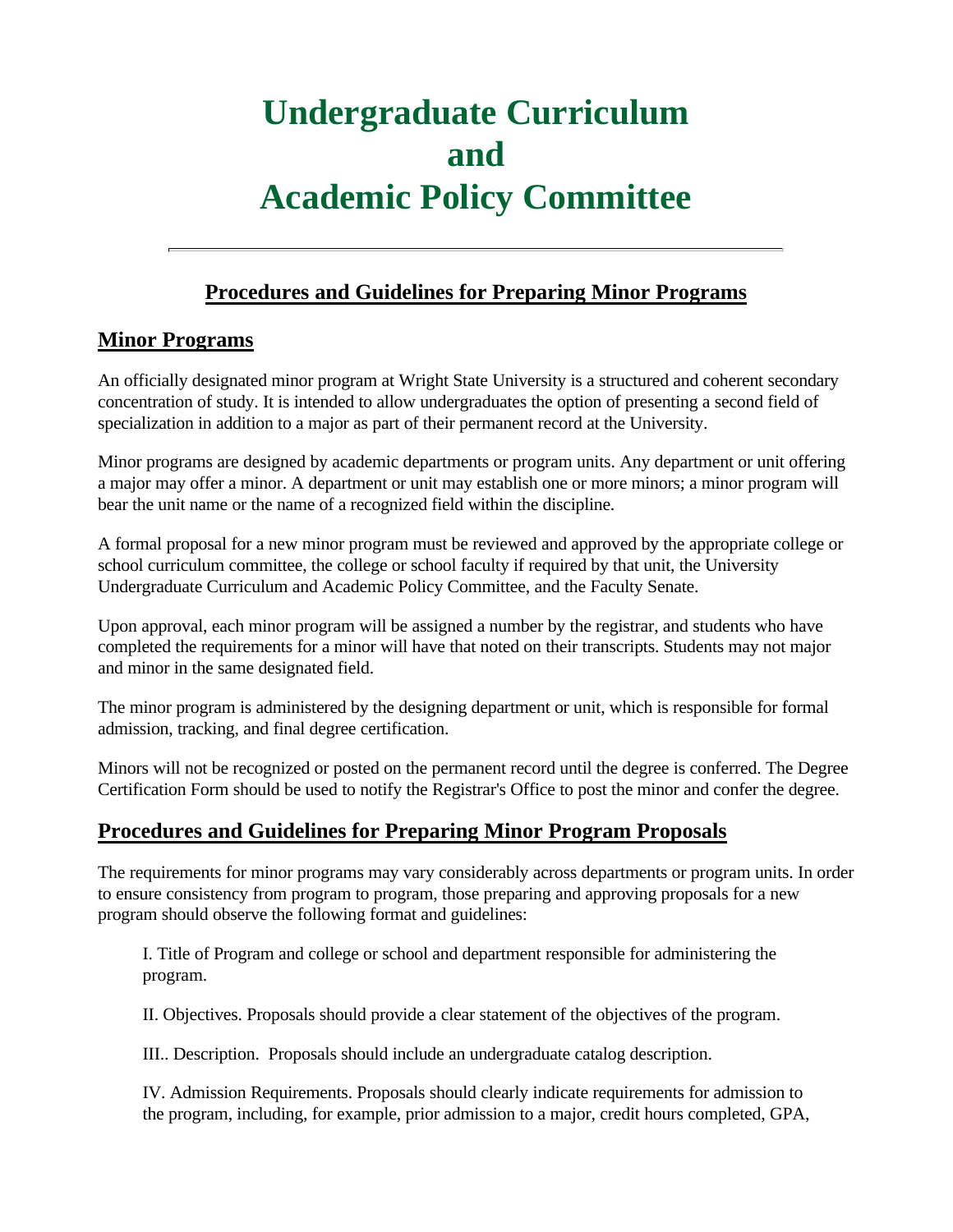V. Program Requirements. Proposals should clearly specify the program of study, including course requirements and course electives. For each course, include the course designation,

courses should not be graded P/U. Proposals should identify and explain other requirements such as comprehensive examinations or oral presentations and include the total credit hours

When new courses or the modifications of existing courses are being proposed in conjunction with the program, the appropriate course inventory (Course Inventory Request Form) and

documentation must accompany the proposal.

VI. Program Quality. Proposals should justify the level of difficulty of required courses in

courses. A minor consisting entirely of introductory courses is unlikely to be approved. On the other hand, in some disciplines a minor consisting entirely of 300 or 400 level courses would

VII. Student Performance. Proposals should indicate any requirements for maintaining the quality of student performance, including, for example, overall GPA or student performance in

program.

VIII. Curriculum Coordination. Before proposals are sent forward for approval, they should be

because of similar courses or course content, because of shared student clientele, or because the program of study, including course prerequisites, requirements, or electives carries

forms from potentially affected departments will facilitate the review.

IX. Resource Coordination. Proposals should assess needs pertaining to computer and library

Telecommunications Services and the University Librarian should be consulted, respectively. The results of this review should be included in the program proposal.

Undergraduate Curriculum and Academic Policy Committee, a systematic review of program needs related to faculty, staff, and costs should be conducted by the appropriate College or

academic rank and full-time or part-time status. Additional faculty, staff, and other resources required as part of the program proposal should be listed. The results of this review should be

#### **Distance Education Programs**

If the proposed program is to be offered through distance delivery methods as defined in the following

be adhered to as specified in: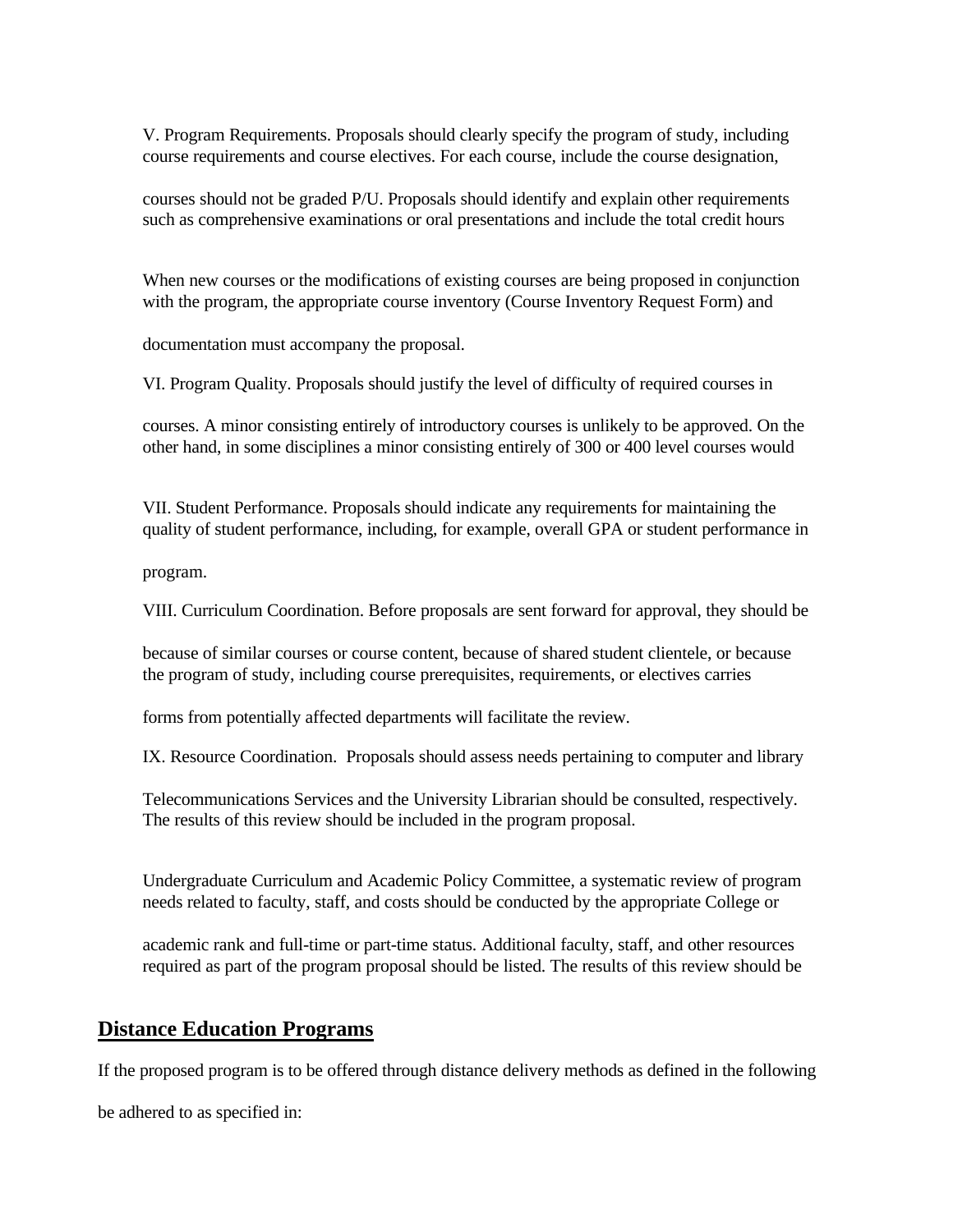#### **Procedures and Guidelines for Distance Education Programs**

An original and nineteen copies of the proposal, Course Inventory and Course Modification Requests, and supporting letters or forms from potentially affected departments or program units should be submitted through the dean's office of the department's college or school to the Undergraduate Curriculum and Academic Policy Committee. At the same time, the dean's office should provide copies to all other deans of colleges and schools to be made available for additional review by curriculum committees, departments, and faculty and to the Office of the Provost, and other university offices as deemed necessary by the Office of the Provost and the Council of Deans.

A flowchart of the curriculum and academic policy review process for minor programs is contained in the following (requires Adobe Acrobat Reader):

#### **Flowchart for Curriculum and Academic Policy Review Process: New Minor Programs**

Approved:

Undergraduate Curriculum and Academic Policy Committee, April 19, 2001 Faculty Senate, May 7, 2001 General Faculty, May 8, 2001

Revised:

Undergraduate Curriculum and Academic Policy Committee, January 18, 2005 Faculty Senate, March 7, 2005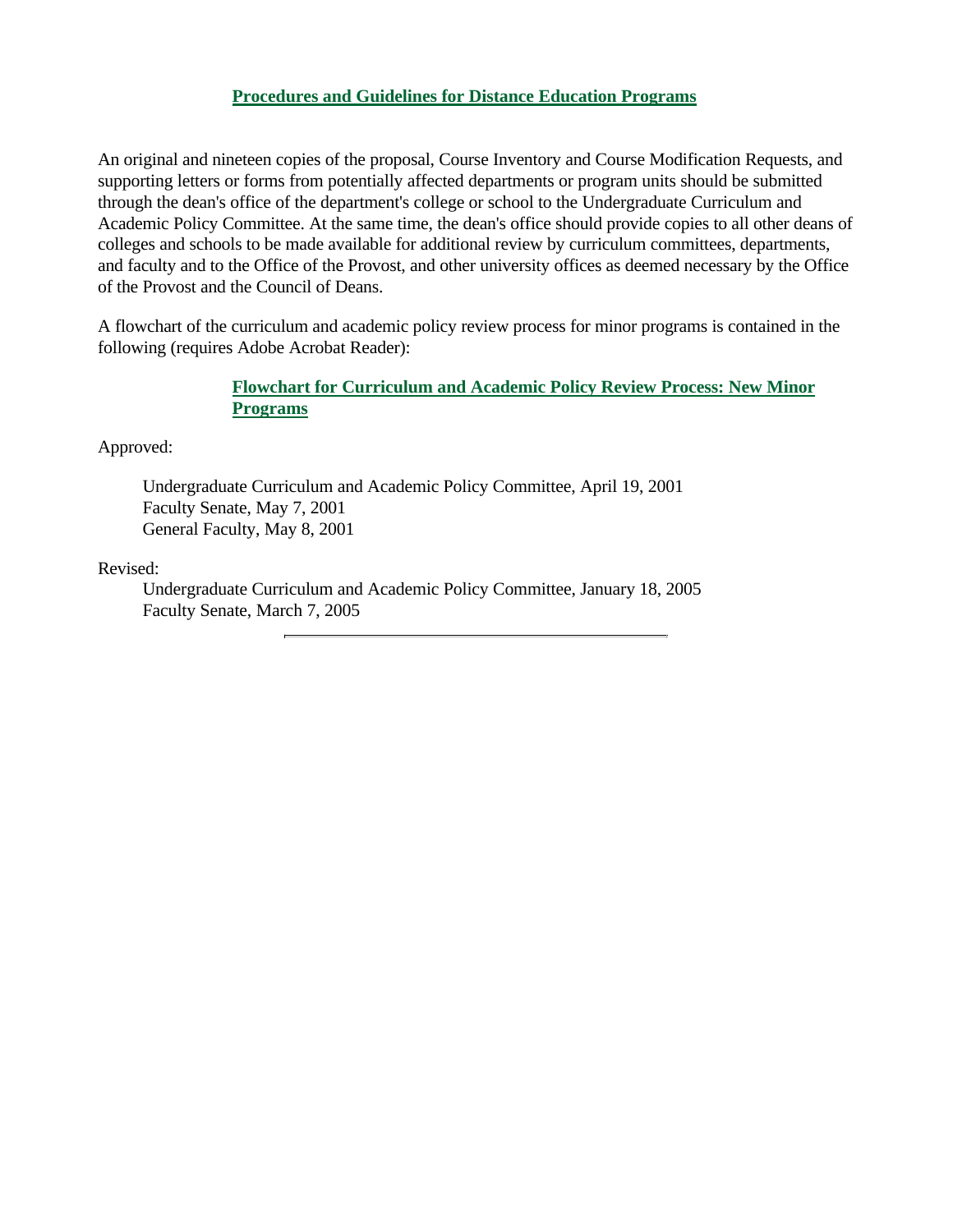## **Procedures and Guidelines for Preparing Certificate Programs**

## **Certificate Programs**

A certificate granting program at Wright State University is a non-degree program of study designed to serve a variety of purposes: to provide the student a formal opportunity to complement a major field of study or to enhance professional performance or to acquire credentials.

Certificate programs are designed by academic departments or program units. The programs should include at least twenty hours of course work at the 200 to 400 level and no more than twenty-three hours.\* In some certificate programs, on-the-job training may be substituted for some formal course work.

A formal proposal for a new certificate program must be reviewed and approved by the appropriate college or school curriculum committee, the college or school faculty if required by that unit, the University Undergraduate Curriculum and Academic Policy Committee, and the Faculty Senate.

After completing program requirements, the certificate candidate must pass a comprehensive evaluation by a faculty committee of at least three members selected by the academic department. The evaluation may be a written or oral examination or a portfolio review.

The awarding of a certificate will be noted on the permanent record at the time that all requirements are completed. A campus communication form should be used by the awarding unit to notify the Registrar's Office of the completion of a certificate program.

\* This limitation is consistent with the Ohio Board of Regents requirement that graduate certificate programs of twenty-four hours or more be approved by the Regents. Although no such regulations exist for undergraduate certificate programs, this limitation puts an effective cap on undergraduate certificate programs.

# **Procedures and Guidelines for Preparing Certificate Program Proposals**

The requirements for certificate programs may vary considerably across departments or program units. In order to ensure consistency from program to program, those preparing and approving proposals for a new program should observe the following format and guidelines:

I. Title of Program and college or school and department responsible for administering the program.

II. Objectives. Proposals should provide a clear statement of the objectives of the program.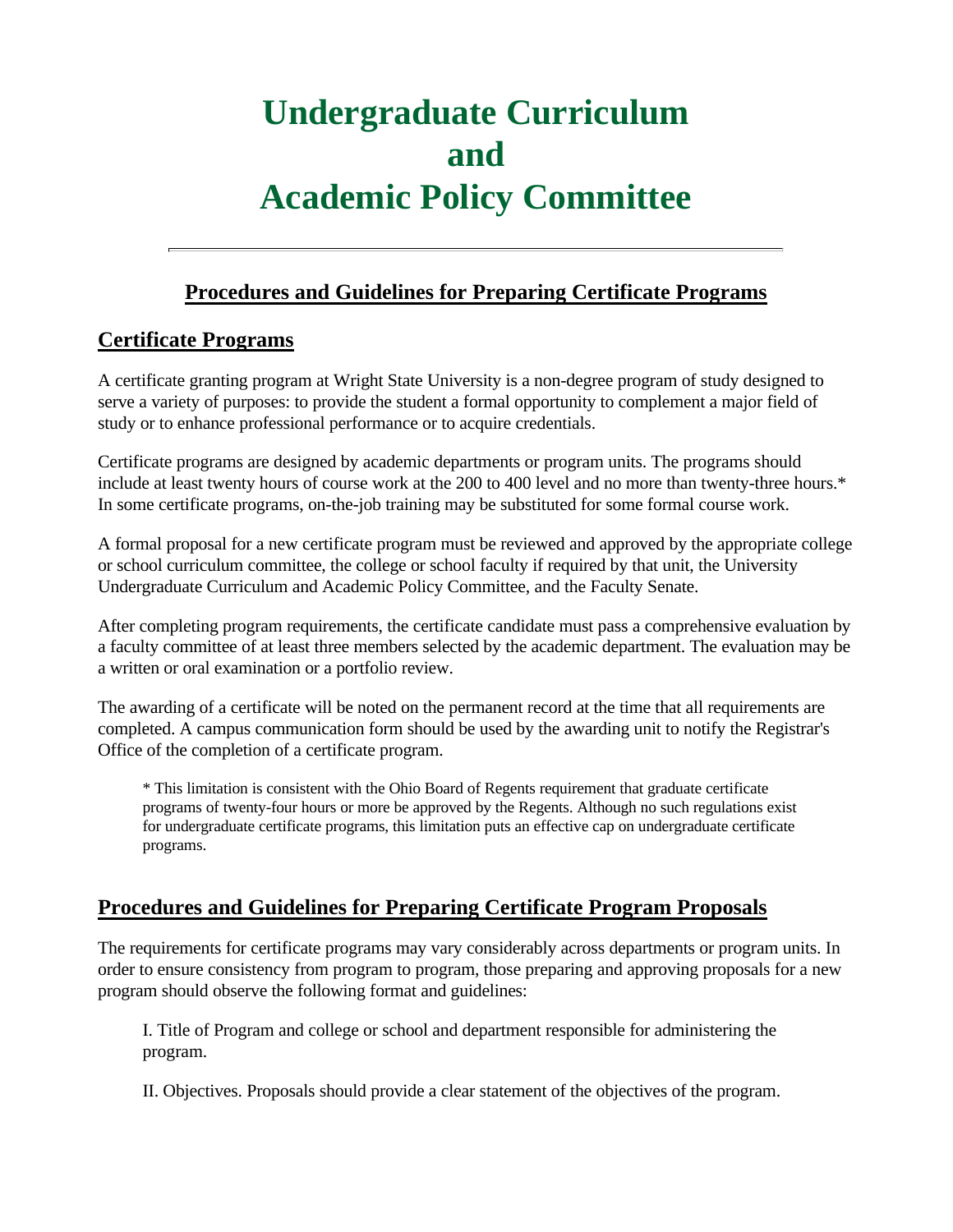III.. Description. Proposals should include an undergraduate catalog description.

IV. Admission Requirements. Proposals should clearly indicate requirements for admission to the program, including, for example, prior admission to a major, credit hours completed, GPA, prerequisites, and letter grade performance in specific classes.

V. Program Requirements. Proposals should clearly specify the program of study, including course requirements and course electives. For each course, include the course designation, number, title, credit hours and catalog description. Generally, with the exception of practice, courses should not be graded P/U. Proposals should identify and explain other requirements such as comprehensive examinations or oral presentations and include the total credit hours required for the certificate.

When new courses or the modifications of existing courses are being proposed in conjunction with the program, the appropriate course inventory (Course Inventory Request Form) and course modification (Course Modification Request Form) requests and supporting documentation must accompany the proposal.

Certificate programs should include at least twenty hours of course work at the 200 to 400 level and no more than twenty-three hours.

VI. Program Quality. Proposals should justify the level of difficulty of required courses in terms of program objectives and explain the balance between lower and upper division courses.

VII. Student Performance. Proposals should indicate any requirements for maintaining the quality of student performance, including, for example, overall GPA or student performance in specific classes required for continuance in the program and for successful completion of the program.

VIII. Curriculum Coordination. Before proposals are sent forward for approval, they should be reviewed by all departments and program units that may be affected by the proposed program because of similar courses or course content, because of shared student clientele, or because the program of study, including course prerequisites, requirements, or electives carries scheduling or faculty and other resource implications.. Providing supporting letters or signed forms from potentially affected departments will facilitate the review.

IX. Resource Coordination. Proposals should assess needs pertaining to computer and library resources. In addressing the impact of those needs, the Director of Computing & Telecommunications Services and the University Librarian should be consulted, respectively. The results of this review should be included in the program proposal.

X. Program Staffing. Before program proposals are sent forward to the University Undergraduate Curriculum and Academic Policy Committee, a systematic review of program needs related to faculty, staff, and costs should be conducted by the appropriate College or School. Faculty responsible for teaching in the program should be listed along with their academic rank and full-time or part-time status. Additional faculty, staff, and other resources required as part of the program proposal should be listed. The results of this review should be included in the program proposal.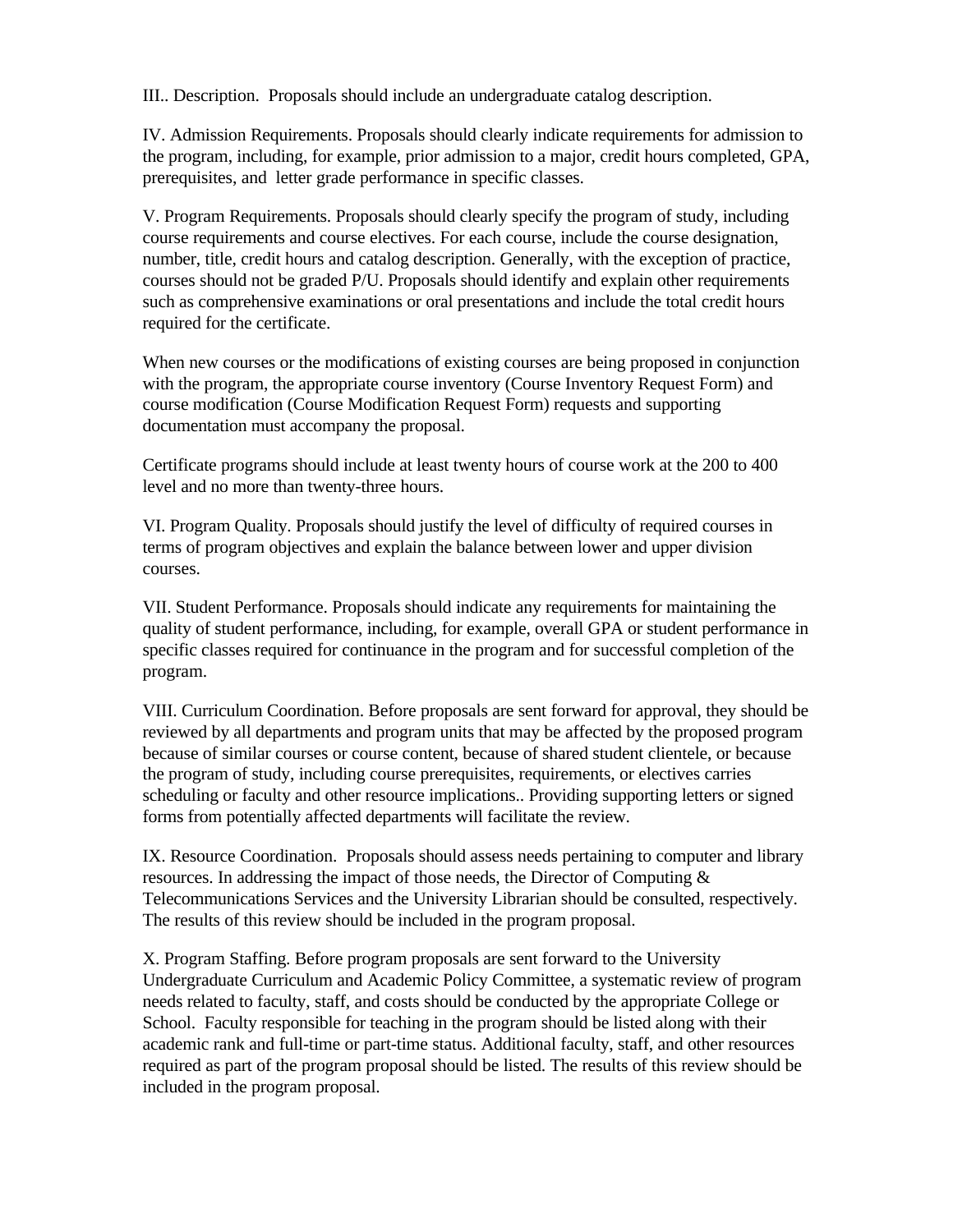### **Distance Education Programs**

If the proposed program is to be offered through distance delivery methods as defined in the following procedures and guidelines, then it is required that additional documentation be submitted and requirements be adhered to as specified in:

#### **Procedures and Guidelines for Distance Education Programs**

An original and nineteen copies of the proposal, Course Inventory and Course Modification Requests, and supporting letters or forms from potentially affected departments or program units should be submitted through the dean's office of the department's college or school to the Undergraduate Curriculum and Academic Policy Committee. At the same time, the dean's office should provide copies to all other deans of colleges and schools to be made available for additional review by curriculum committees, departments, and faculty and to the Office of the Provost, and other university offices as deemed necessary by the Office of the Provost and the Council of Deans.

A flowchart of the curriculum and academic policy review process for certificate programs is contained in the following (requires Adobe Acrobat Reader):

#### **Flowchart for Curriculum and Academic Policy Review Process: New Certificate Programs**

Approved:

Undergraduate Curriculum and Academic Policy Committee, April 19, 2001 Faculty Senate, May 7, 2001 General Faculty, May 8, 2001

#### Revised:

Undergraduate Curriculum and Academic Policy Committee, January 18, 2005 Faculty Senate, March 7, 2005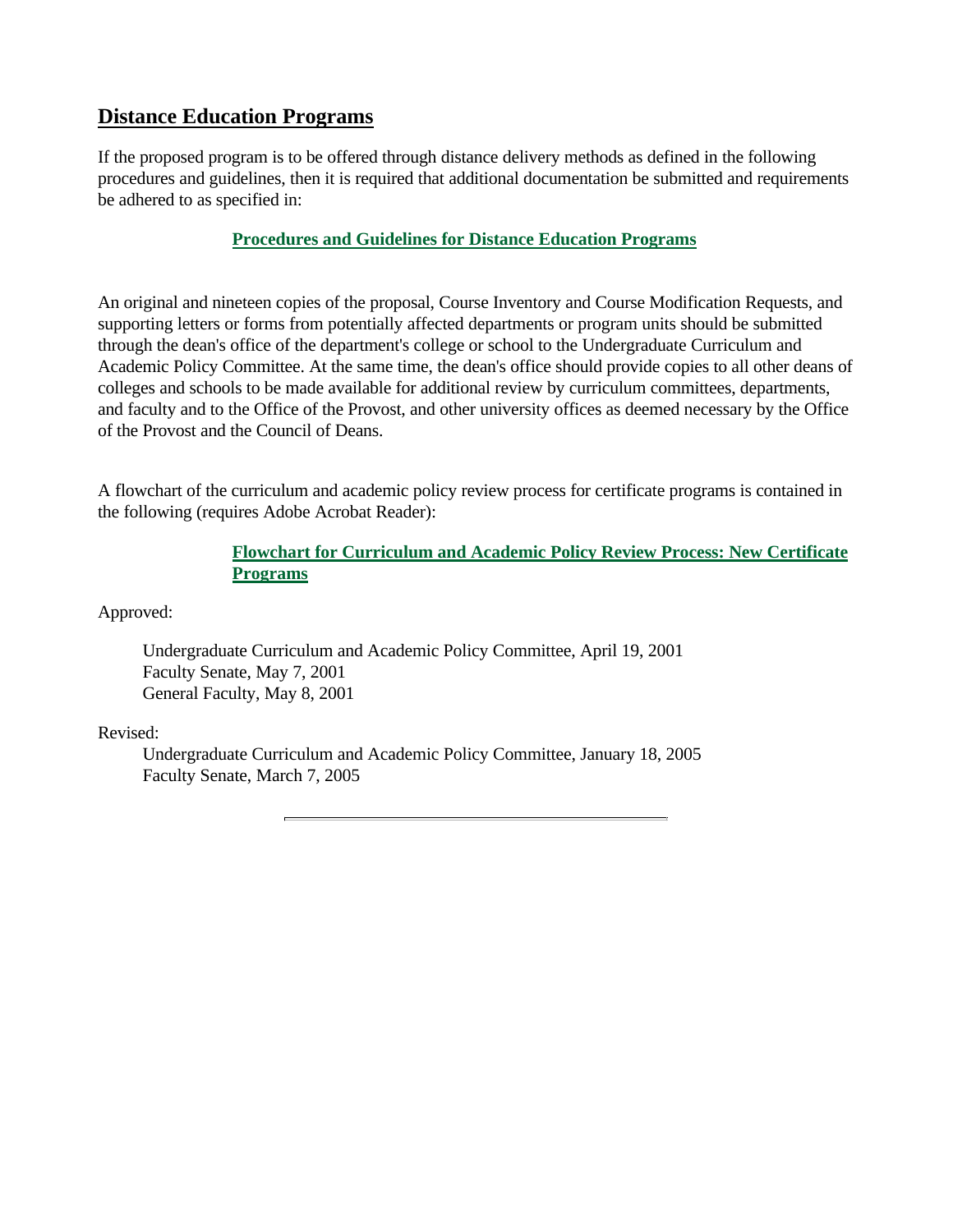### **Procedures and Guidelines for Preparing Changes in Existing Programs**

## **Changes in Existing Programs**

Academic units have primary responsibility for determining the curriculum requirements for major, minor, and certificate programs. Upon review, the University Curriculum and Academic Policy Committee normally approves recommendations for program changes. However, changes in programs may have significant resource implications, sometimes for other academic units, and the following process is intended to facilitate appropriate levels of communication of changes and consideration of the implications of changes. Also, programs being changed should continue to meet general university guidelines as indicated in the applicable guidelines for proposing new major, minor, and certificate programs.

Changes in programs to be submitted for review and approval include changes in admission, program, and graduation requirements, including changes in the program of courses as would typically be listed in the undergraduate catalog, namely, the specific listing of course requirements and options and corresponding numbers of credit hours.

A formal proposal for a changes in existing programs must be reviewed and approved by the appropriate college or school curriculum committee, the college or school faculty if required by that unit, the University Curriculum and Academic Policy Committee, and the Faculty Senate.

Changes in general university graduation requirements and in college, school, or program admission requirements may be implemented no sooner than one full year after approval by the Faculty Senate. Exceptions to this waiting period will be routinely granted upon request with the proposed change if the requested implementation is considered not to inconvenience students planning to enter a program, for example by imposing new requirements typically taken in the first two years of study.

## **Procedures and Guidelines for Preparing Changes in Existing Programs**

Requests for changes in existing major, minor, and certificate programs should observe the following format and guidelines::

I. Title of Program and college or school and department responsible for administering the program.

II. Program Changes: Description of the existing requirements, proposed requirements, and the specific changes Where appropriate, such as changes involving admission requirements, program requirements, graduation requirements, and student performance requirements,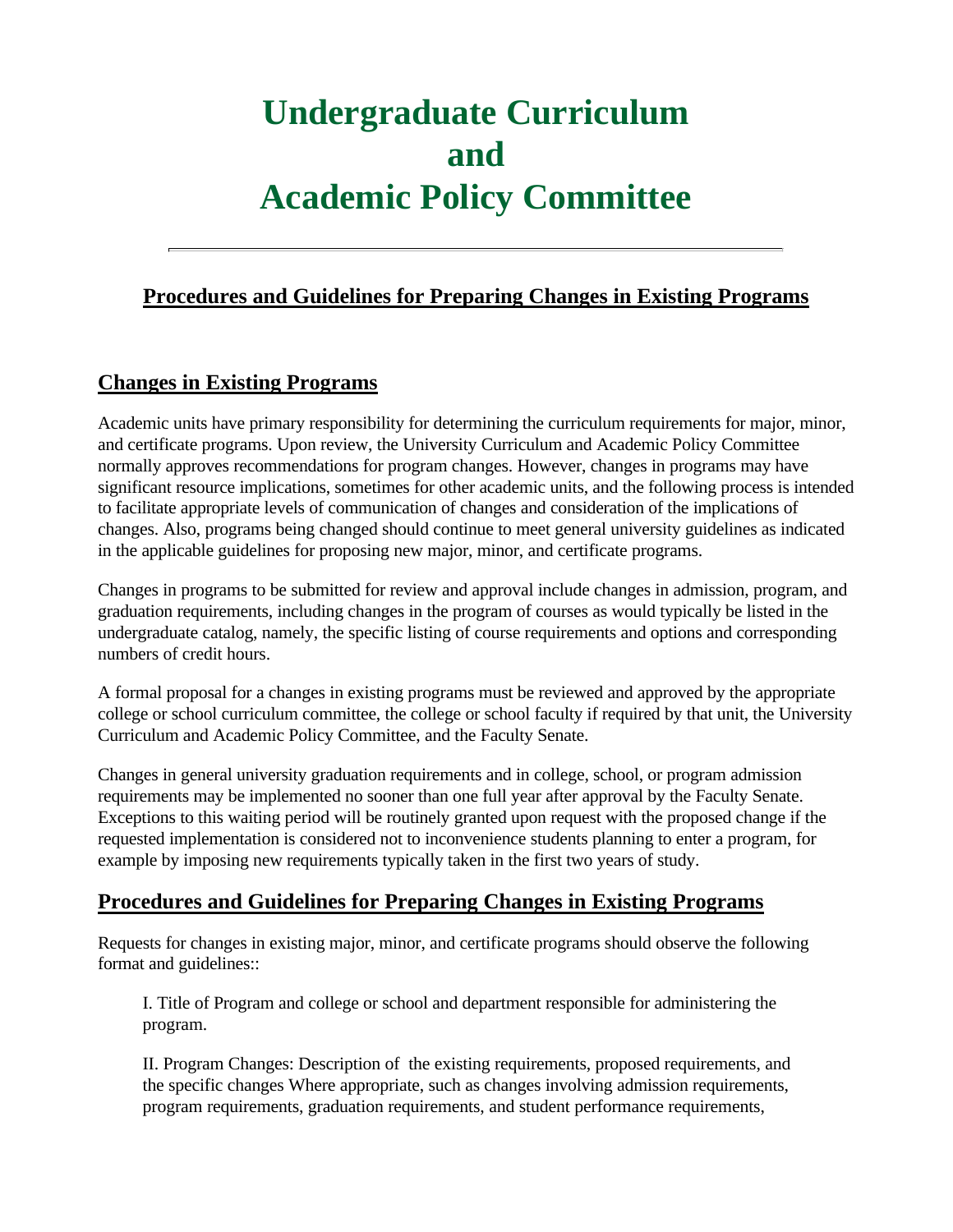provide existing requirements, proposed requirements, and specific changes.

When new courses or modifications of existing courses are being proposed in conjunction with the program changes, the appropriate course inventory (Course Inventory Request Form) and course modification (Course Modification Request Form) requests and necessary supporting documentation must accompany the proposal.

III. Transition Plan: Program changes may affect students currently enrolled in a program (for example, changing a course or courses from three to four credit hours, deleting a required course or courses from the program, or collapsing a three course sequence into a two course sequence so that the third course that was previously required is no longer required and offered). In such cases, provisions must be made to guarantee that students enrolled in the program will have sufficient opportunity to complete the program without any penalty in time or cost to graduation. When proposed program changes carry such implications, it is necessary to provide a transition plan of course offerings or alternatives that may include transition courses and a transition time line that guarantees students have sufficient opportunity to complete their program of study.

IV. Curriculum Coordination. Curriculum Coordination. Before proposals are sent forward for approval, they should be reviewed by all departments and program units that may be affected by the proposed program because of similar courses or course content, because of shared student clientele, or because the program of study, including course prerequisites, requirements, or electives carries scheduling or faculty and other resource implications.. Providing supporting letters or signed forms from potentially affected departments will facilitate the review.

V. Resource Coordination. Proposals should assess needs pertaining to computer and library resources. In addressing the impact of those needs, the Director of Computing & Telecommunications Services and the University Librarian should be consulted, respectively. The results of this review should be included in the program proposal.

#### **Distance Education Programs**

If the proposed program change is to offer the program through distance delivery methods as defined in the following procedures and guidelines, then it is required that additional documentation be submitted and requirements be adhered to as specified in:

#### **Procedures and Guidelines for Distance Education Programs**

An original and nineteen copies of the proposal, Course Inventory and Course Modification Requests, and supporting letters or forms from potentially affected departments or program units should be submitted through the dean's office of the department's college or school to the Undergraduate Curriculum and Academic Policy Committee. At the same time, the dean's office should provide copies to all other deans of colleges and schools to be made available for additional review by curriculum committees, departments, and faculty and to the Office of the Provost, and other university offices as deemed necessary by the Office of the Provost and the Council of Deans.

A flowchart of the curriculum and academic policy review process for program changes is contained in the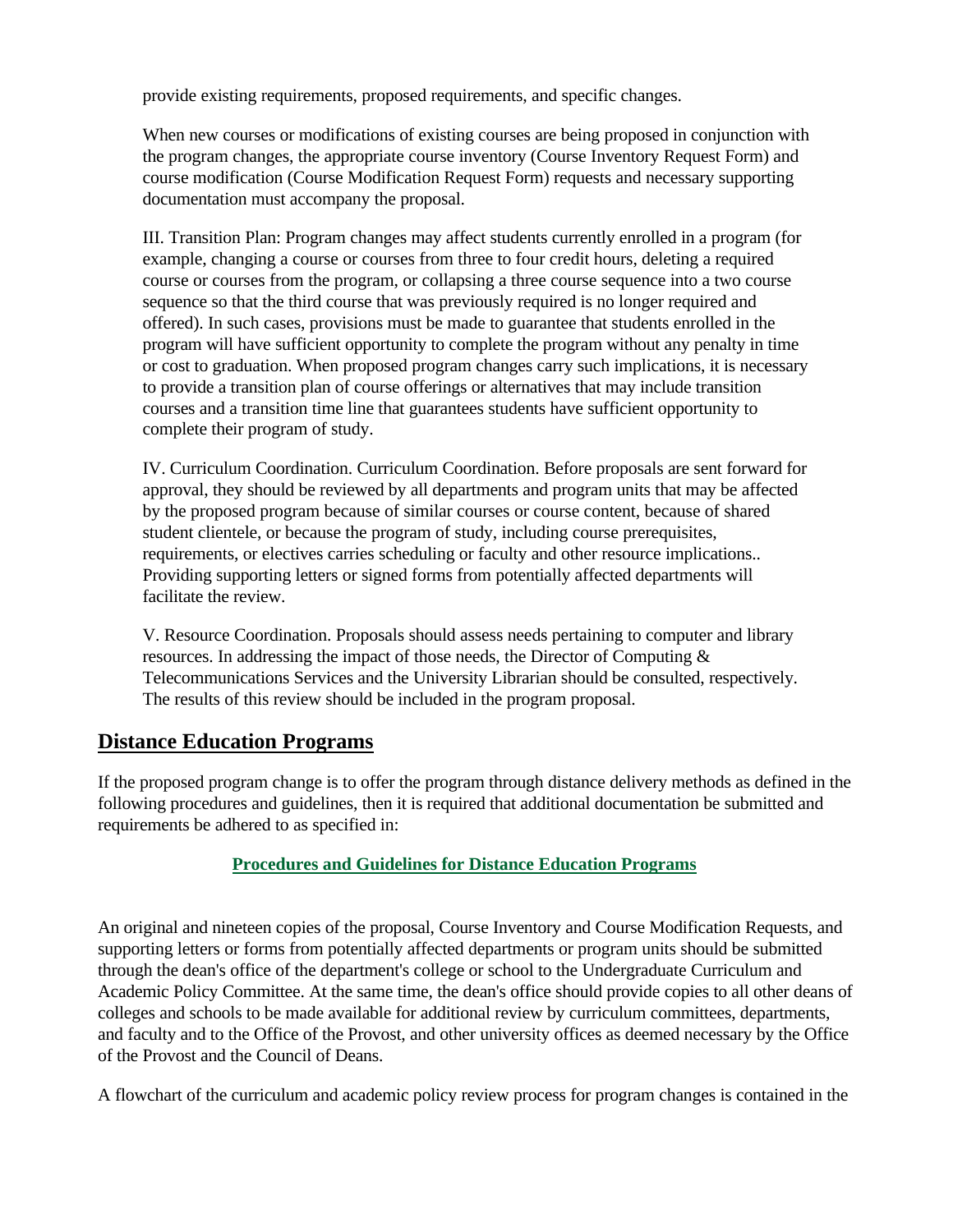following (requires Adobe Acrobat Reader):

#### **Flowchart for Curriculum and Academic Policy Review Process: Changes in Existing Programs**

Approved:

Undergraduate Curriculum and Academic Policy Committee, April 19, 2001 Faculty Senate, May 7, 2001 General Faculty, May 8, 2001

#### Revised:

Undergraduate Curriculum and Academic Policy Committee, January 18, 2005 Faculty Senate, March 7, 2005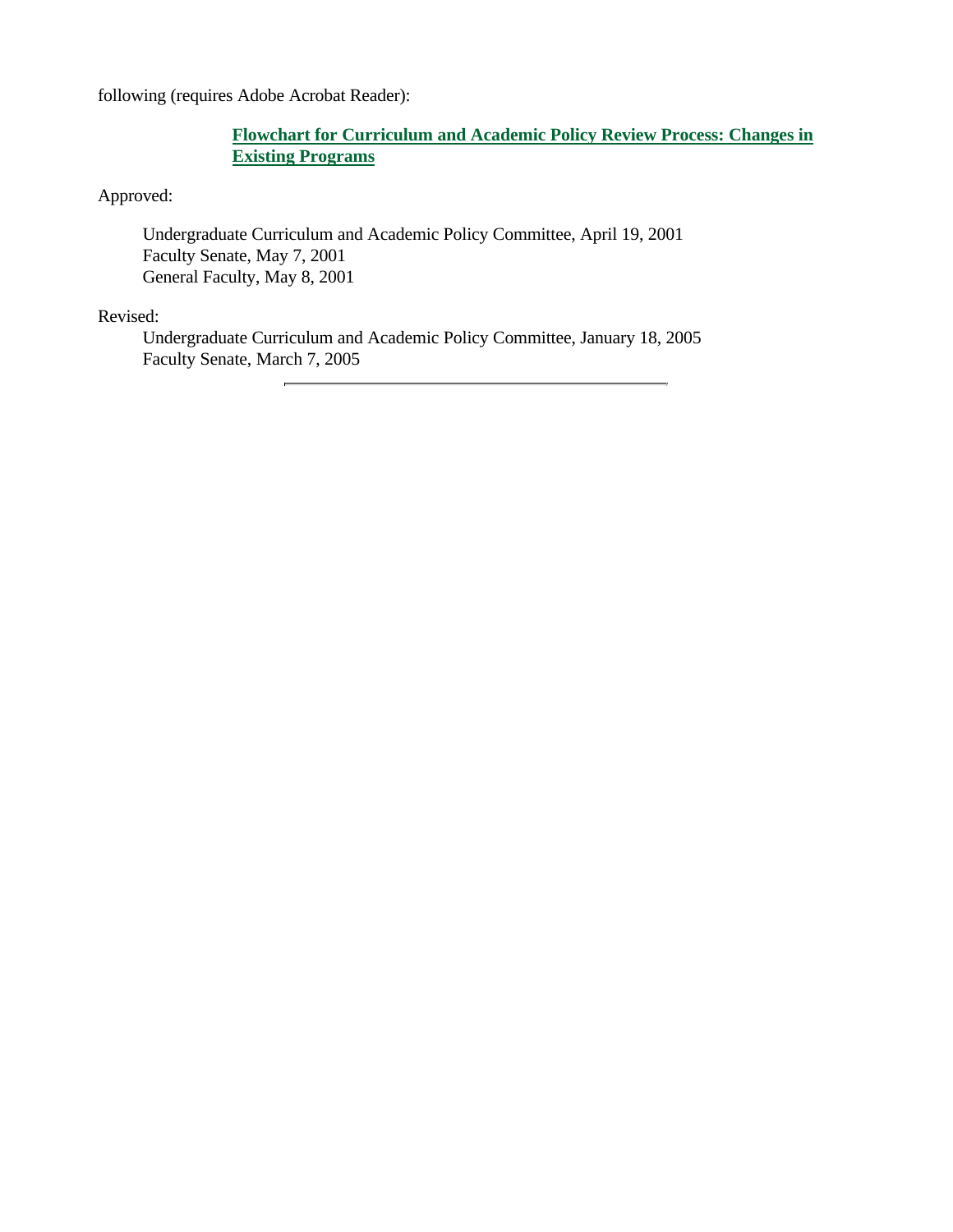# **Wright State University Curriculum And Academic Policy Review Process: Distance Education Programs\***



**\*** This process applies to all distance education programs. Distance education degree programs are forwarded to NCA for review and approval. New major programs are forwarded to OBR for review and approval.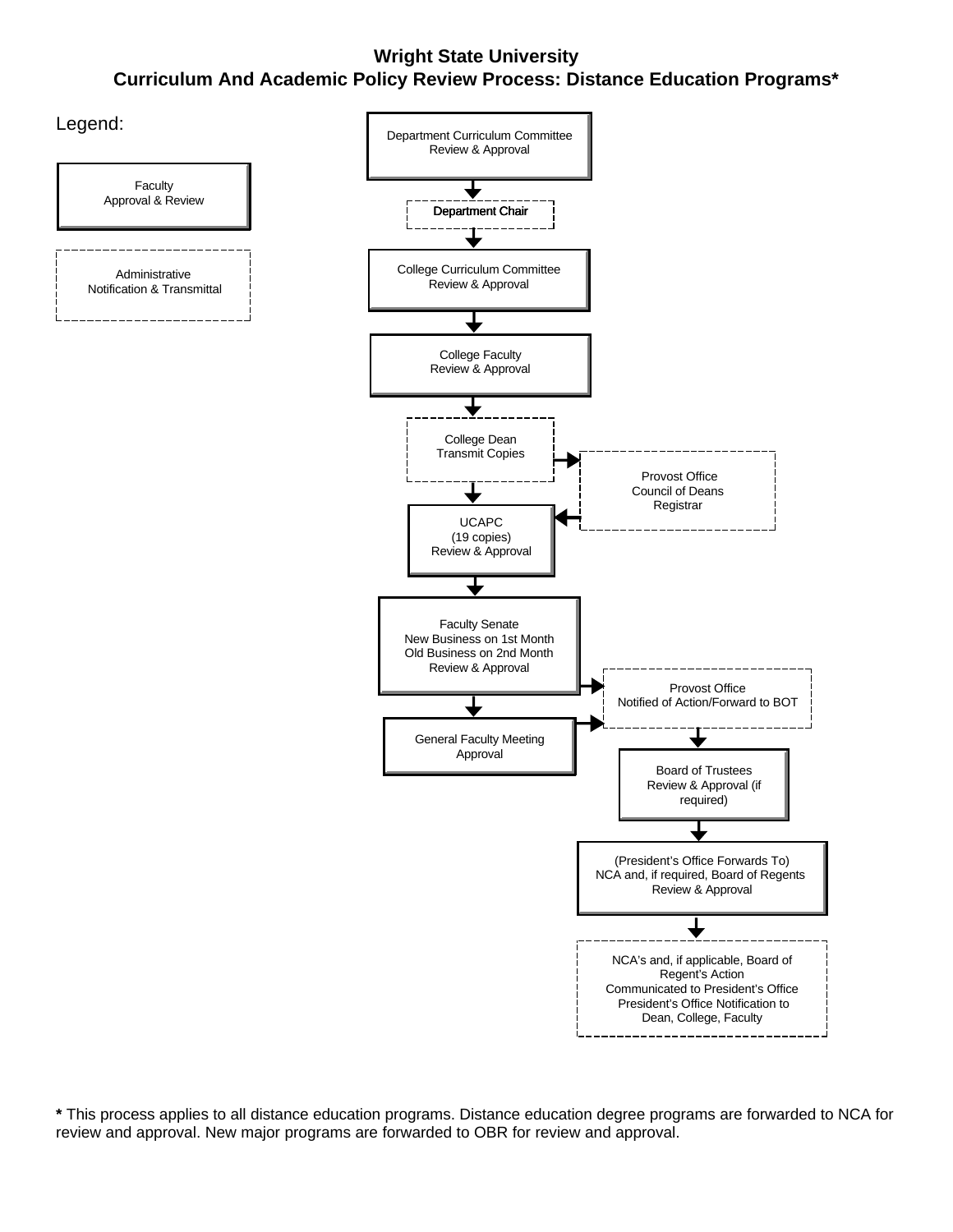### **Wright State University Curriculum And Academic Policy Review Process: New Major Programs\***



**\*** This process applies to New Major Programs. For all other curriculum and academic polices, including New Minor Programs, New Certificate Programs, Changes in Existing Programs, Course Inventory Requests (new course proposals), and Course Modification Requests (modification of existing courses) consult: "Curriculum and Academic Policy Review Process."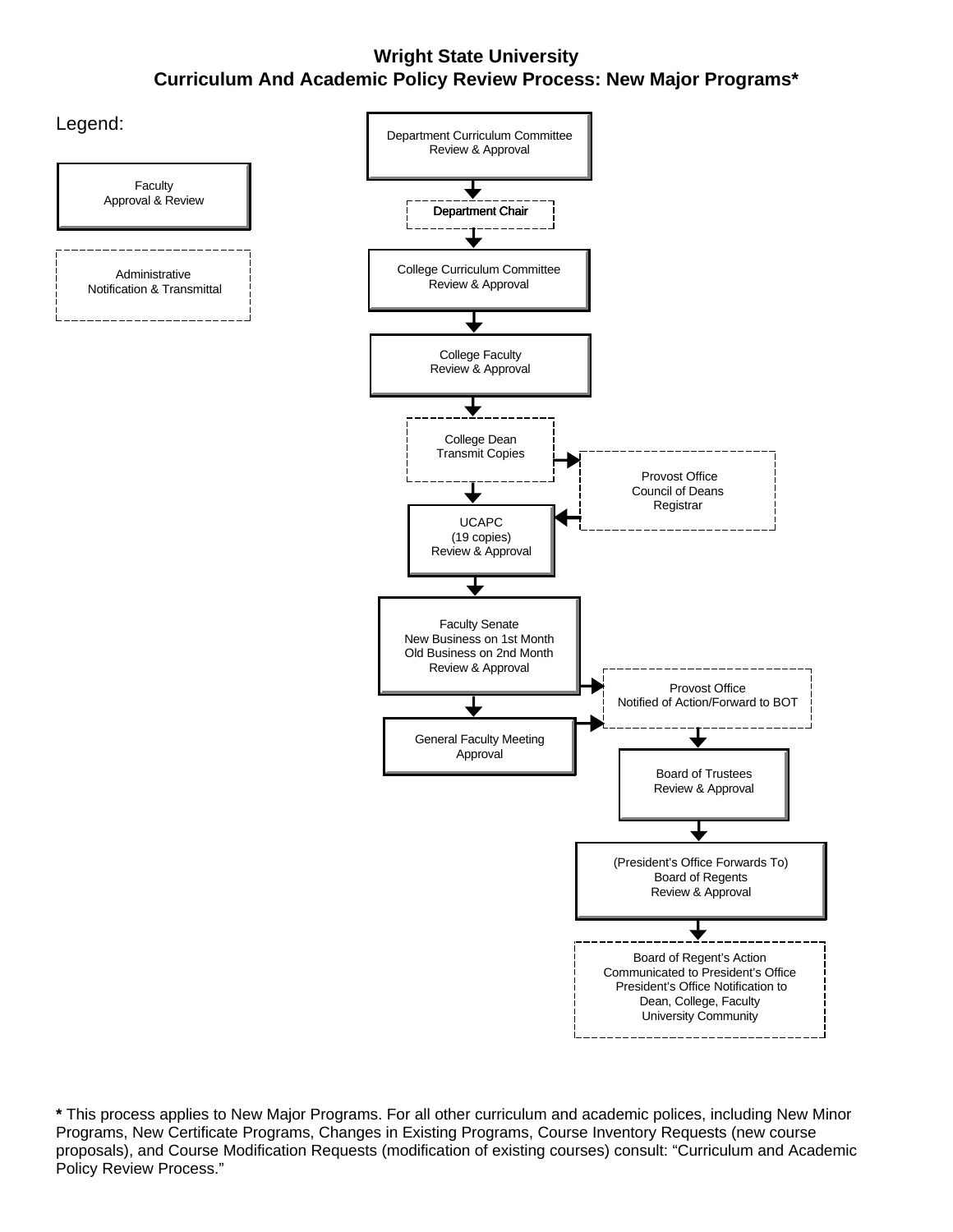#### **Wright State University Curriculum And Academic Policy Review Process\***



**\*** This process applies to New Minor Programs, New Certificate Programs, Changes in Existing Programs, Course Inventory Requests (new course proposals), and Course Modification Requests (modification of existing courses). For the process applicable to the review and approvals of New Major Programs consult: "Curriculum and Academic Review Process: New Major Programs." The Faculty Senate delegates to the Undergraduate Curriculum and Academic Policy Committee (UCAPC) the approval of Course Inventory Requests and Course Modification Requests except where additional review and approval by the Faculty Senate is requested or determined necessary, e.g., in the mediation of undergraduate curricular disputes between colleges or schools that can not be resolved by the UCAPC.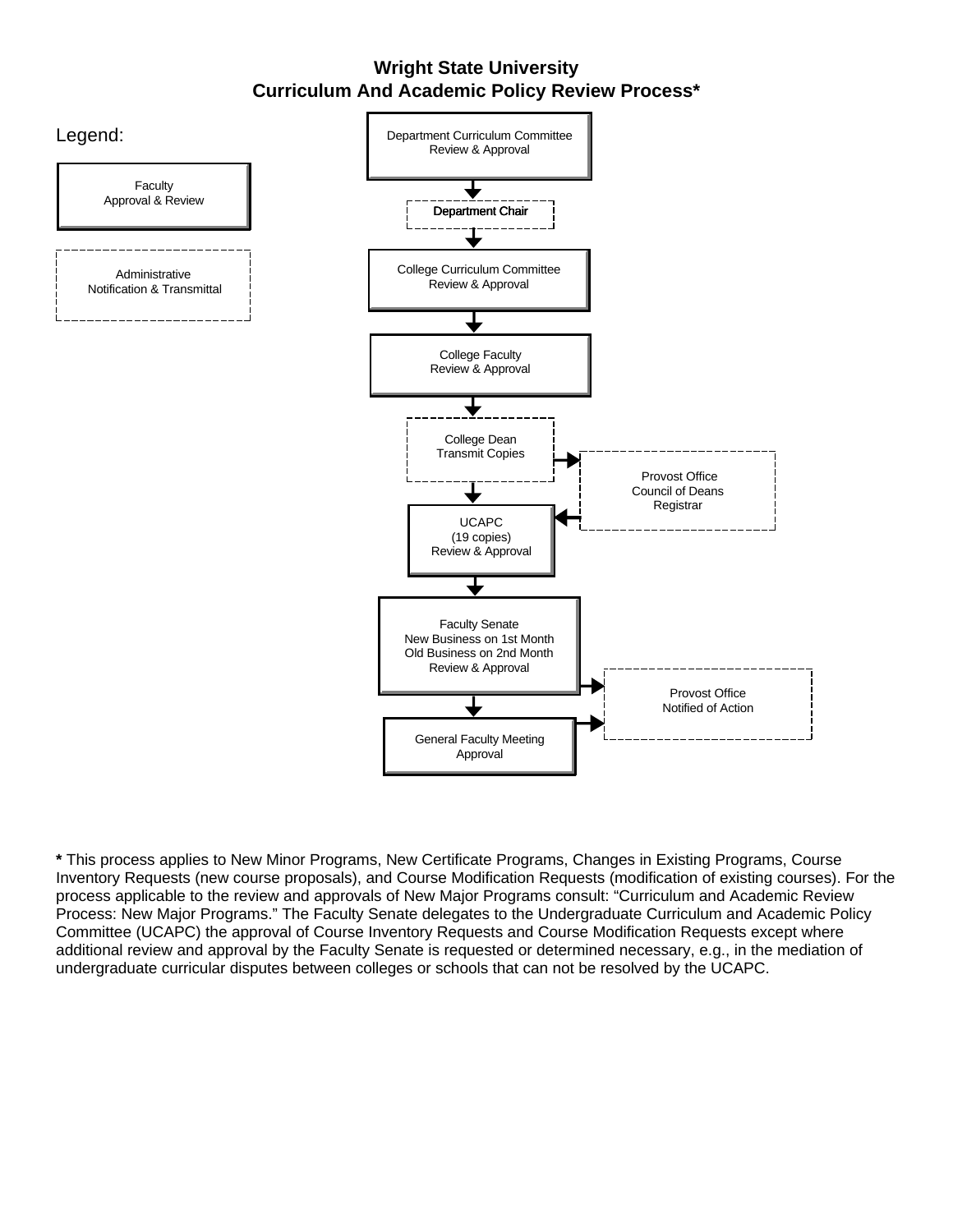# <span id="page-21-0"></span>**Process and Guidelines for Undergraduate Program Changes and New Programs**

## **Changes in Admission or Graduation Requirements**

Approved by Curriculum Committee June 9, 1993

**Preamble:** Effective fall quarter, 1993, the University Undergraduate Curriculum and Academic Policy Committee (UUCAPC) is responsible for the approval of changes in undergraduate programs. This responsibility has been recommended by and given to UUCAPC with the understanding that academic units continue to have primary responsibility for programs. However, changes in programs often have significant resource implications, sometimes for other academic units, and the following process is intended to facilitate appropriate levels of communication of changes and consideration of the implications of changes. Also, programs should meet general university guidelines, for example as indicated in the document "Guidelines for Preparing Undergraduate Programs." It is intended therefore that UUCAPC maintain a macroscopic perspective when considering proposals for changes in program requirements.

Changes in programs to be submitted for approval include changes in admission requirements and changes in graduation requirements. Changes in graduation requirements include changes in the program of courses as would typically be listed in the undergraduate catalog, namely, the specific listing of course requirements and options and corresponding numbers of credit hours.

## **The Process for Requesting Changes in Programs**

The following process is to be followed for requests for changes in undergraduate programs, including admission and graduation requirements, effective fall 1993.

- · Requests to amend admission or graduation requirements should be submitted by the appropriate dean to both the chair of UUCAPC and to the Vice President for Academic Affairs.
- · The Vice President for Academic Affairs (Provost) should share and review such requests with the deans, and this group should make recommendations to UUCAPC.
- · UUCAPC will consider the changes after either receiving said recommendations or one month has passed since receipt of the request, which ever comes sooner.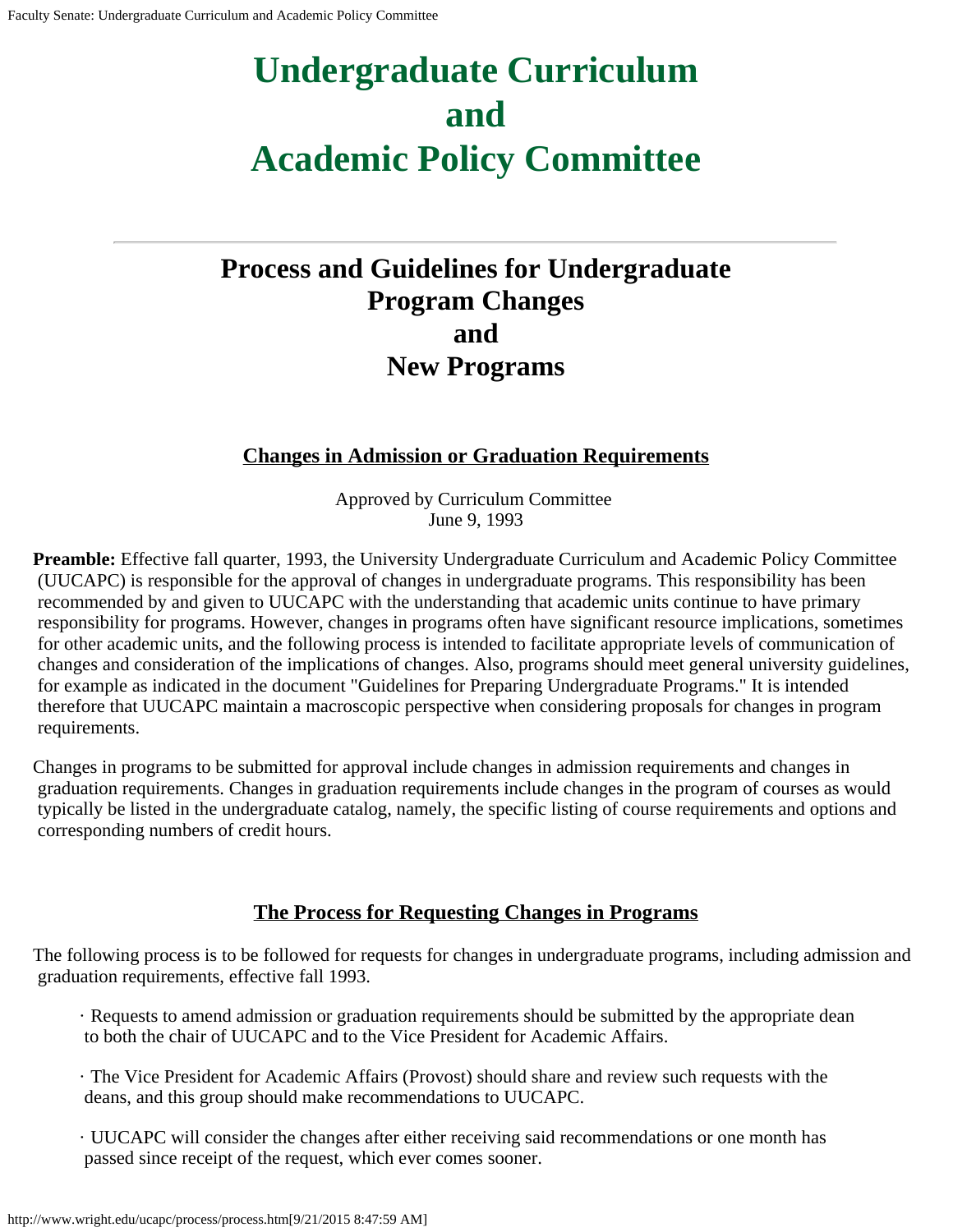· Changes in general university graduation requirements and in college/school/program admission requirements may be implemented no sooner than one full year after approval by UUCAPC; Exceptions to this waiting period will be routinely granted by UUCAPC upon request if immediate implementation is considered not to inconvenience students planning to enter a program, for example by imposing new requirements typically taken in the first two years of study.

· Subsequent to approval, UUCAPC will provide written notice of the changes to the Office of Academic Affairs, which will then provide written notice of changes in admission requirements to the Directors of the University Division and Admissions and changes in graduation requirements to the Registrar.

(The University Division continues to be the repository for all approved departmental, college and school admission requirements. The Office of the Registrar continues to be the repository for all approved departmental, college, school and university graduation requirements.)

Requests for changes in admission and graduation requirements should include the following information:

· Describe the existing requirements, the proposed requirements, and the specific change, and provide the rationale for the change.

· Describe any resource implications (e.g. faculty, space, library, computer, . . .). If other academic units are impacted, indicate who is impacted and how, and indicate who has been notified of the proposed change. The process can be facilitated if those affected have signed a form to indicate their approval.

# **Guidelines for Preparing Undergraduate Programs**

**[Guidelines for Preparing Major](http://www.wright.edu/ucapc/process/major.htm) Programs**

**[Guidelines for Preparing Minor](http://www.wright.edu/ucapc/process/minor.htm) Programs**

**[Guidelines for Preparing Certificate](http://www.wright.edu/ucapc/process/certific.htm) Programs**

**[UCAPC HOME](http://www.wright.edu/ucapc/index.htm)**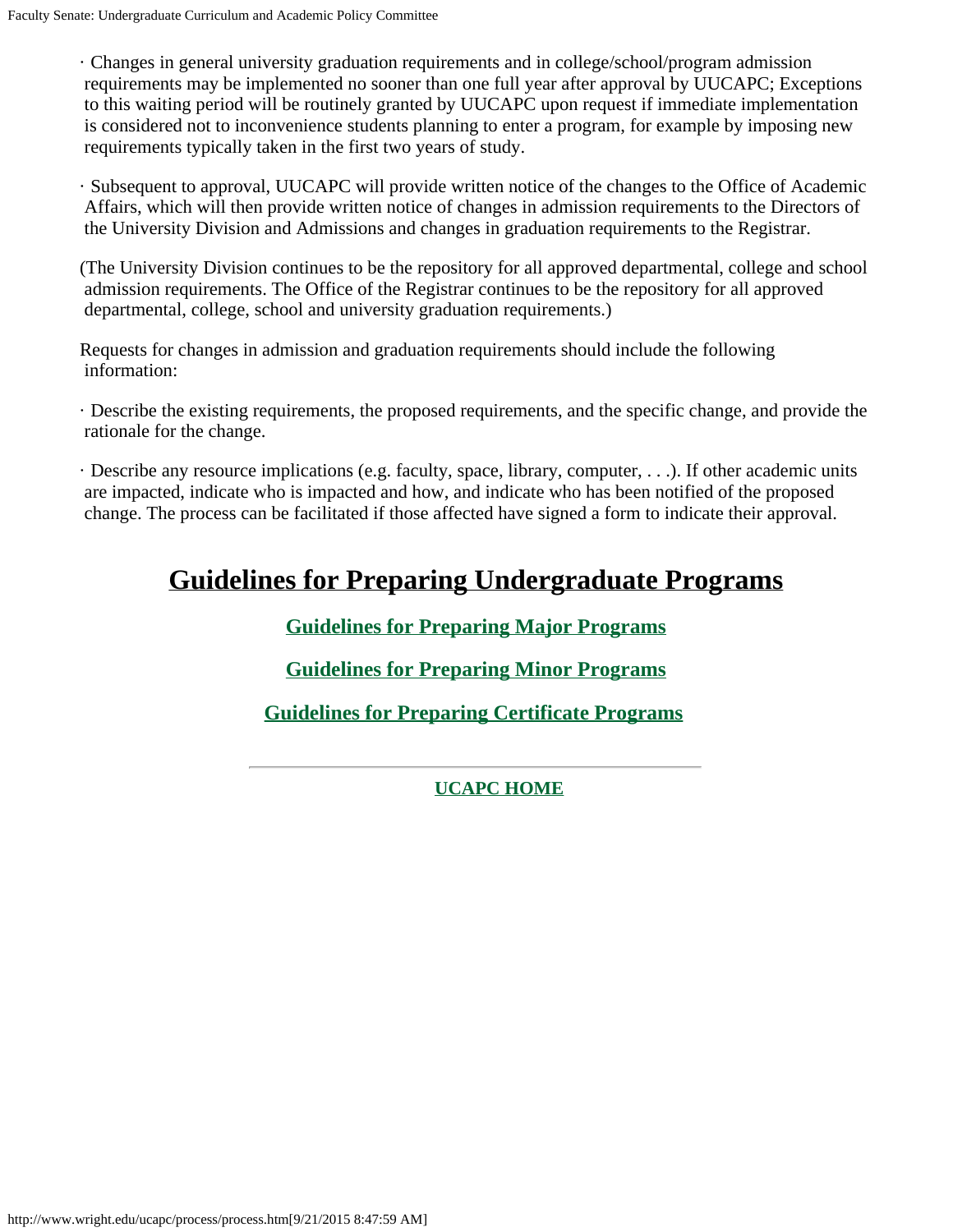# **Guidelines for Preparing Undergraduate Programs Major Programs**

# **Undergraduate Major Programs**

An officially designated major program at Wright State UniversityI is a structured and coherent primary concentration of study. It allows undergraduates to develop a specialized, in-depth field of study as part of their educational experience at the University. A major program may provide in-depth disciplinary study as part of a balanced bachelor's program, preparation for graduate study, or pre-professional, professional, or job-oriented training. All undergraduates must complete the requirements for one major program in order to earn a bachelor's degree from the University.

Majors are designed by academic departments or program units. Most major programs will lay out a single, prescribed course of study. Departments, however may choose to offer a major program that tracks students into optional concentrations. Some departments may offer more than one major; however, each must bear the name of a recognized field within the discipline. Interdisciplinary majors can be co-sponsored by two or more departments or units. A formal proposal, presenting the course requirements and providing a rationale for the structure of the program, must be reviewed and approved by the appropriate college curriculum committee, the University Curriculum Committee, the Academic Council, and the Board of Trustees. As appropriate, this proposal should be accompanied by the necessary course inventory request and/or modification forms. Upon approval, each major program will be assigned a number by the registrar, and students who have completed the requirements for a major will have that noted on their transcripts.

The major program is administered by the designing department or unit, which is responsible for formal admission, tracking, and final degree certification.

These regulations governing the approval of new major programs do not apply to Lake Campus programs, only to four-year degree programs on the main campus.

#### **Guidelines for Preparing a Major Proposal**

The requirements for a major program will vary considerably from department to department. In order to ensure a minimum consistency from program to program, those preparing and approving proposals for a new major program should observe the following guidelines.

1. Format. A proposal should consist of 1) the proposed catalog description and 2) supporting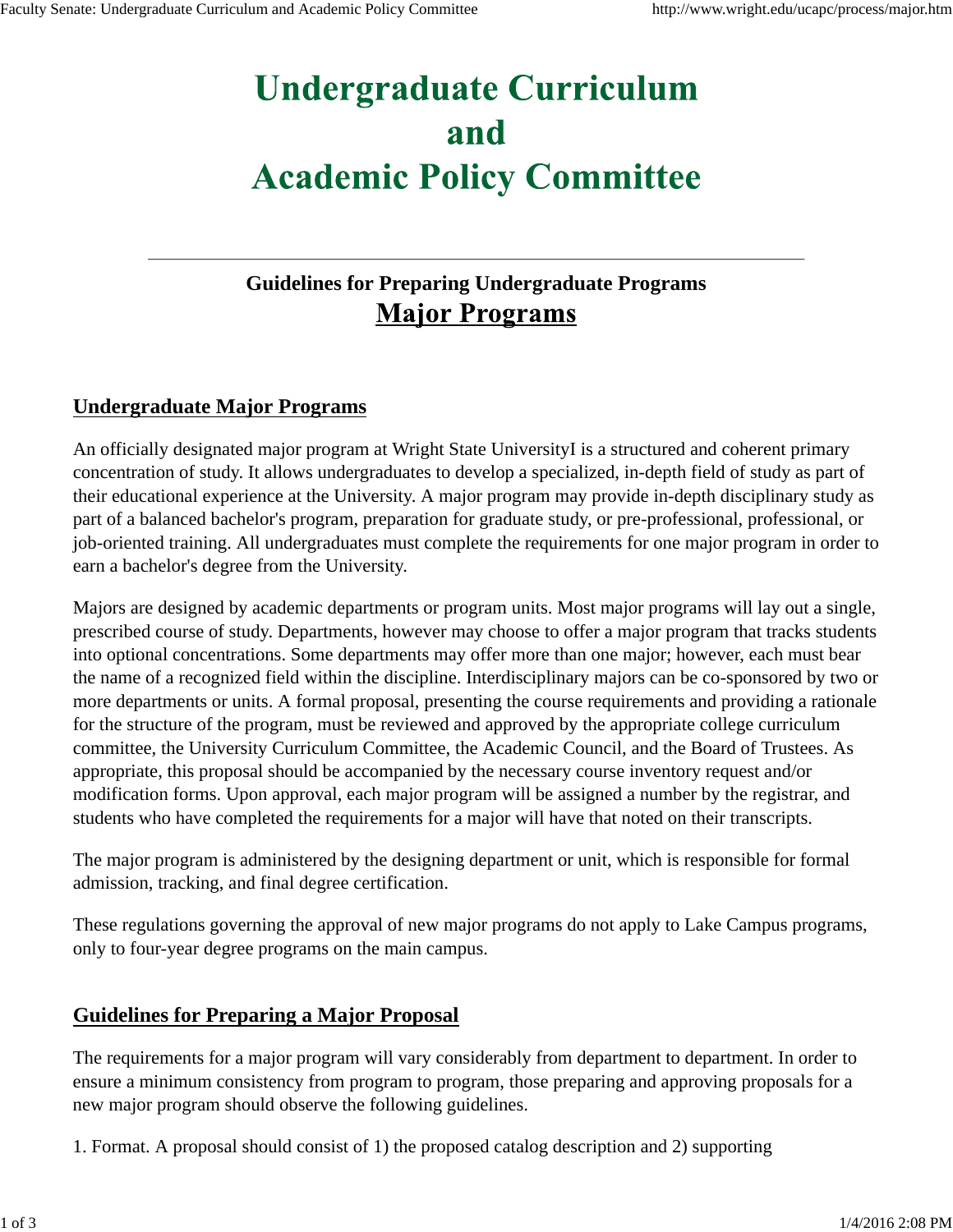documentation addressing the issues listed below.

2. Objectives. A major consists of a structured and coherent set of courses. Proposals should include a statement of the academic objectives that this set of courses meets.

3. Justification. To be approved a major program should generally provide a legitimate academic opportunity not now available elsewhere in the University. Proposals should provide clear evidence of coordination with departments and programs that might be affected by the new program because of overlapping content or because of specific related course requirements.

4. Credit Hours Required. The needs of individual programs vary considerably. Generally, however, the number of hours required in a major program should not fall below one fourth or exceed one half of the hours required for graduation. Some professional programs may be an exception to this guideline. Proposals should justify hours requirements in terms of program objectives.

5. Program Quality. Proposals should justify the level of difficulty of required courses in terms of program objectives and explain the balance between lower-and-upper-division courses. Generally, the number of 100-level courses required as part of a major program should be kept to a minimum. Proposals should also indicate the type of grading system used in required courses. With the exception of practical generally courses should be graded, not P/U. Any other special provisions, such as required practical designed to ensure program quality should be explained.

6. Student Performance. Proposals should indicate any requirements or other provisions for maintaining the quality of student performance in the program. Suitable evidence may include such matters as 1) GPAs required for acceptance into the program and for having majors recorded on transcripts, 2) provisions for senior evaluation (examination, senior thesis, portfolio, exhibition, recital, etc.), 3) advising, or 4) enforced course sequences, prerequisites, program checkpoints, etc.

7. Prerequisites. Proposals should describe the prerequisite requirements of the program and clearly point out any required courses that carry prerequisites that would in effect create an expanded hours requirement for the major program.

8. Resource Review. Before program proposals are sent forward to the University Curriculum Committee, a systematic review of program resource requirements and costs should be conducted by the appropriate College or School. This review should address program needs as they pertain to faculty, staff, overhead, space requirements, equipment, impact on computer resources, and library resources. In addressing the need for and impact on computer resources, the Vice President for Information Resource Management should be consulted. In addressing the question of the adequacy of library resources, the University Librarian should be consulted. The results of this review, along with a discussion of the impact of the proposed program on existing programs, should be included in the program proposal.

**Approved by Academic Council 3/3/86 Revised by Academic Council 3/7/88**

**Go or Return to:**

Process for Requesting Undergraduate Program Changes Guidelines for Preparing Major Programs Guidelines for Preparing Minor Programs Guidelines for Preparing Certificate Programs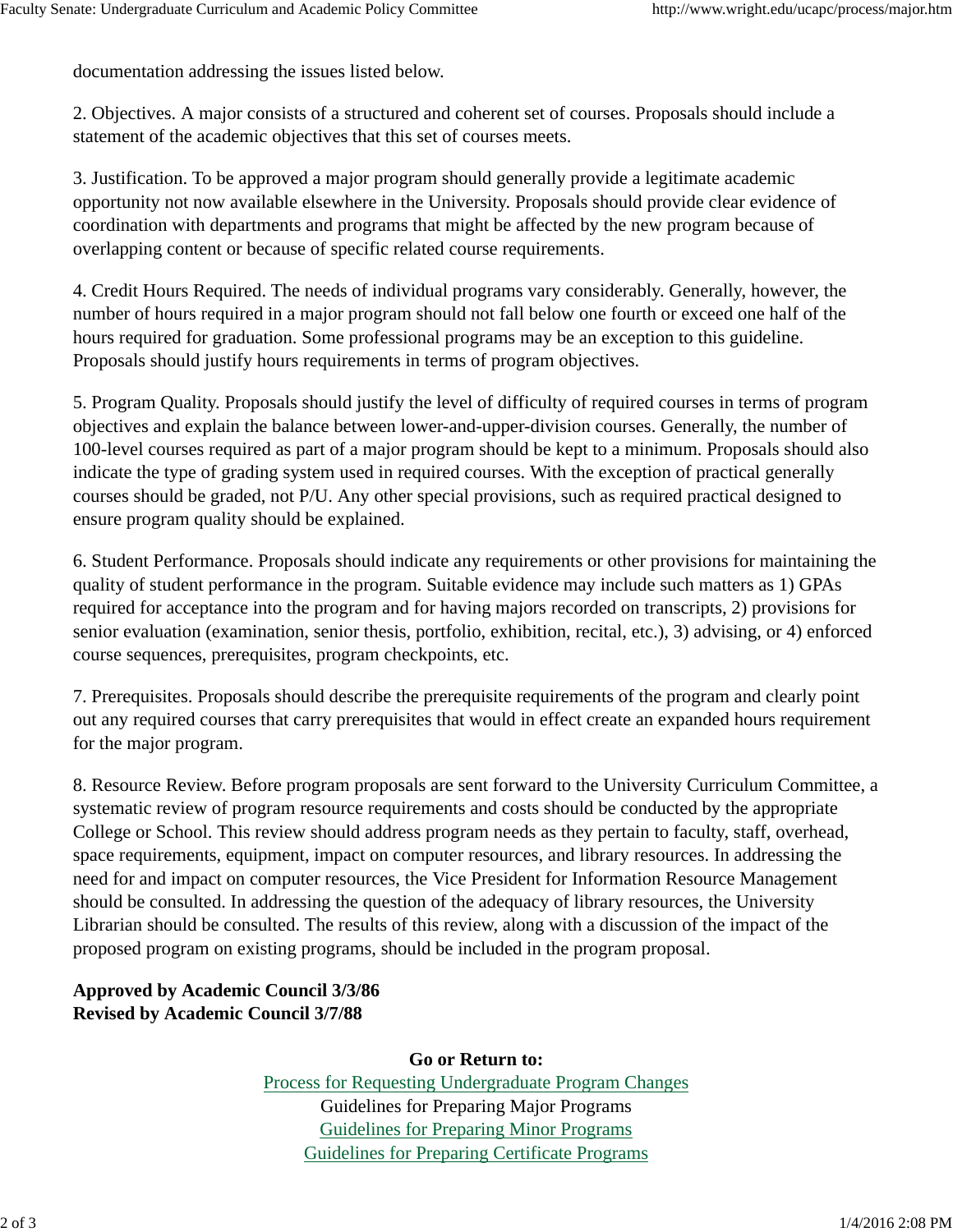# **Guidelines for Preparing Undergraduate Programs Minor Programs**

#### **Minor Programs**

An officially designated minor program at Wright State University is a structured and coherent secondary concentration of study. It Is Intended to allow undergraduates the option of presenting a second field of specialization in addition to a major as part of their permanent record at the University.

Minor programs are designed by academic departments or program units. Any department or unit offering a major may offer a minor. No department or unit is required to offer a minor. A department or unit may establish one or more minors; a minor program will bear the unit name or the name of a recognized field within the discipline. A formal proposal, presenting the course requirements and providing a rationale for the structure of the program, must be reviewed and approved by the appropriate college curriculum committee, the University Curriculum Committee, and the Academic Council. Upon approval, each minor program will be assigned a number by the registrar, and students who have completed the requirements for a minor will have that noted on their transcripts. Students may not major and minor in the same designated field.

The minor program is administered by the designing department or unit, which is responsible for formal admission, tracking, and final degree certification.

Minors will not be recognized or posed on the permanent record until the degree is conferred. The Degree Certification Form should be used to notify the Registrar's Office to post the minor and confer the degree.

#### **Guidelines for Preparing a Minor Proposal**

Because objectives and requirements for a minor can vary greatly, the regulations governing minors need to be flexible. But to ensure reasonable consistency from program to program, those preparing and approving proposals for a new or revised minor program should observe the following guidelines.

1 Format. A proposal should consist of 1) the proposed catalog description and 2) supporting documentation addressing the issues raised below.

2. Objectives. A minor consists of a structured and coherent set of courses. Proposals should include a statement of the objectives that this set of courses meets.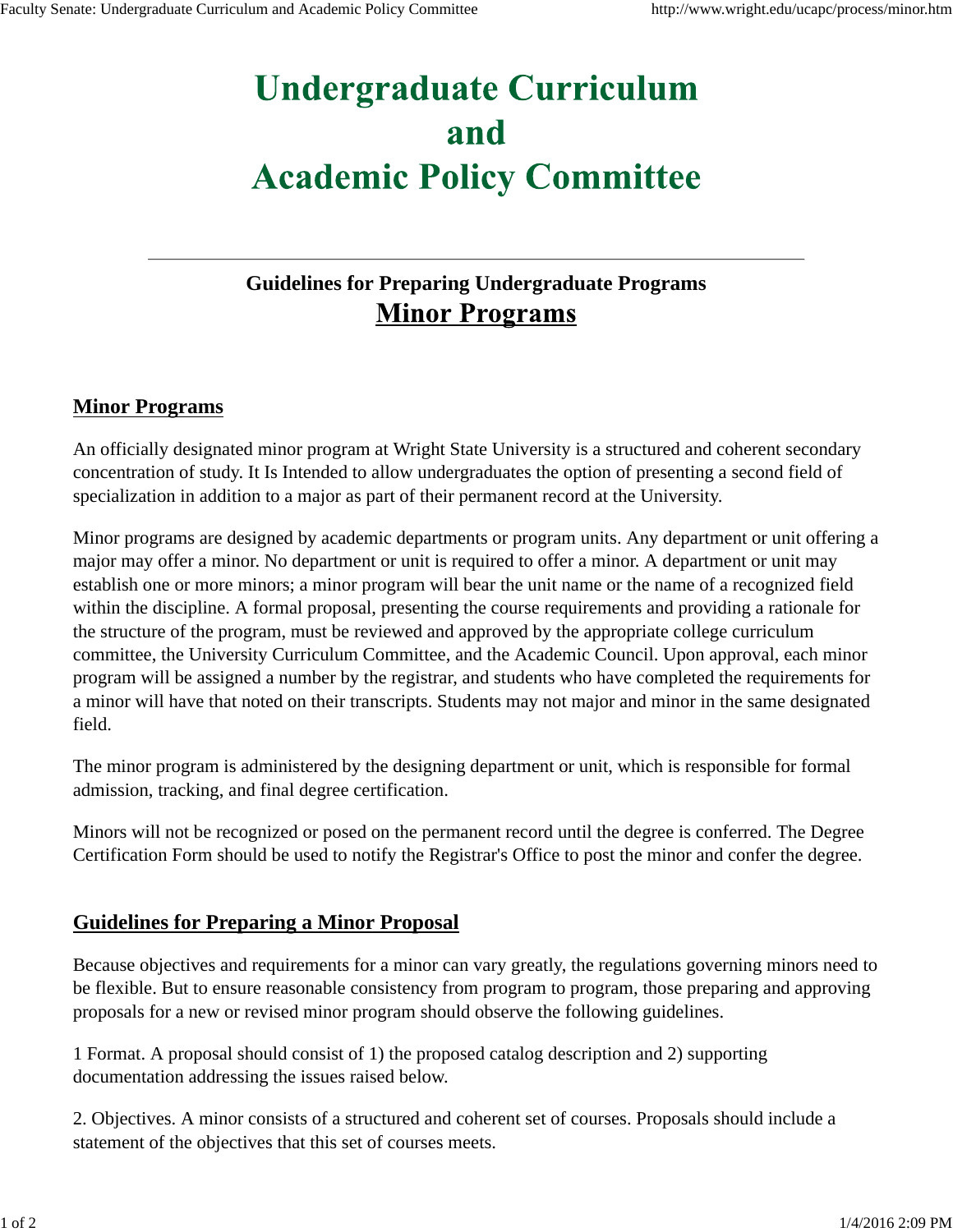3. Credit Hours Required. A minor should include neither too few nor too many hours. Proposals with fewer than twenty hours will be considered frivolous. Minors should require considerable fewer hours than a major program in the same area. Proposals should justify hours requirements in terms of program objectives. If a major is offered in the same area as the proposed minor, proposals should note the hours required for both the major and the minor.

4. Program Quality. Proposals should justify the level of difficulty of required courses in terms of program objectives and explain the balance between lower-and-upper-division courses. A minor consisting entirely of introductory courses is unlikely to be approved. On the other hand, in some disciplines a minor consisting entirely of 300- or 400-level courses would be unreasonable. Proposals should also indicate the type of grading system used in required courses. Generally, with the exception of practical courses should be graded, not P/U.

5. Student Performance. Proposals should indicate any requirements for maintaining the quality of student performance, for example, GPAs required for acceptance into the program and for having minors recorded on the transcripts.

6. Coordination. Before they are sent forward for approval, minor proposals should be coordinated with those departments that may be affected by the proposed program because of similar courses or course content or because of shared student clientele.

7. Prerequisites. Proposals should describe the prerequisite requirements of the program and clearly point out any required courses that carry prerequisites that would in effect create an expanded hours requirement for the minor program.

8. Resource Review. Before program proposals are sent forward to the University Curriculum Committee, a systematic review of program resource requirements and costs should be conducted by the appropriate College or School. This review should address program needs as they pertain to faculty, staff, overhead, space requirements, equipment, impact on computer resources, and library resources. In addressing the need for and impact on computer resources, the Vice President for Information Resource Management should be consulted. In addressing the question of the adequacy of library resources, the University Librarian should be consulted. The results of this review, along with a discussion of the impact of the proposed program on existing programs, should be included in the program proposal.

**Approved by Academic Council 5/6/85 Revised by Academic Council 3/7/88**

> **Go or Return to:** Process for Requesting Undergraduate Program Changes Guidelines for Preparing Major Programs Guidelines for Preparing Minor Programs Guidelines for Preparing Certificate Programs

# **UCAPC HOME**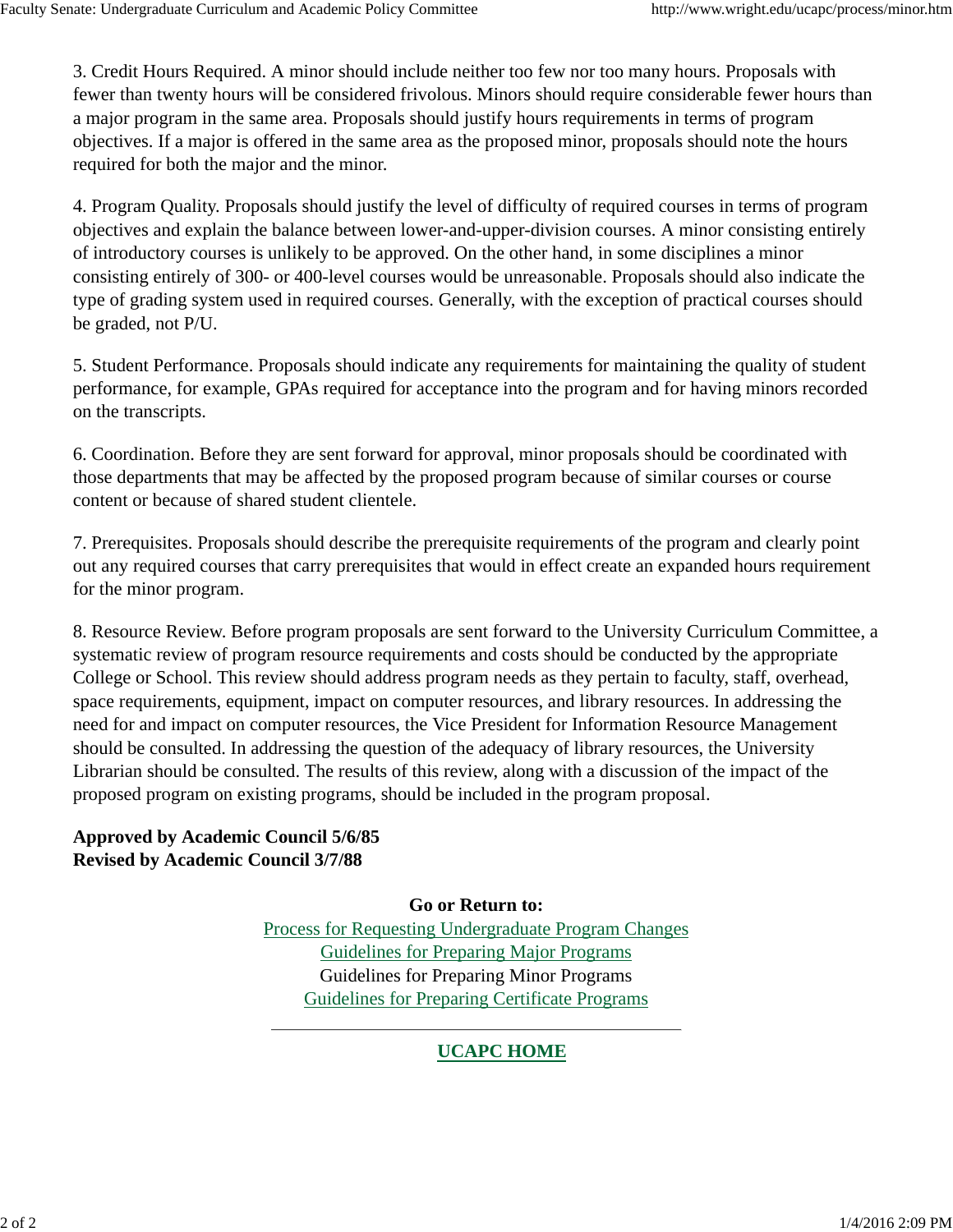# **Guidelines for Preparing Undergraduate Programs Certificate Programs**

## **Undergraduate Certificate Programs**

A certificate-granting program at Wright State University is a non-degree program of study designed to serve a variety of purposes: to provide the student a formal opportunity to complement a major field of study or to enhance professional performance or to acquire credentials. Generally, these programs are still oriented and enable students to acquire or improve skills.

Certificate programs are designed by academic departments. Each certificate program must be reviewed and approved by the appropriate college curriculum committee, the University Curriculum Committee, the Academic Council, and the Board of Trustees.

The programs should include at least twenty hours of course work at the two- to four-hundred level and no more than twenty-three hours.3 In some certificate programs on-the-job training may be substituted for some formal course work.

After completing program requirements, the certificate candidate must pass a comprehensive evaluation by a faculty committee of at least three members selected by the academic department. The evaluation may be a written or oral examination or a portfolio review.

The awarding of a certificate will be noted on the permanent record at the time that all requirements are completed. A campus communication form should be used by the awarding unit to notify the Registrar's Office of the completion of a certificate program.

## **Resource Review:**

Before program proposals are sent forward to the University Curriculum Committee, a systematic review of program resource requirements and costs should be conducted by the appropriate College or School. This review should address program needs as they pertain to faculty, staff. overhead, space requirements, equipment, impact on computer resources, and library resources. In addressing the need for and impact on computer resources, the Vice President for Information Resource Management should be consulted. In addressing the question of the adequacy of library resources, the University Librarian should be consulted. The results of this review, along with a discussion of the impact of the proposed program on existing programs, should be included in the program proposal.